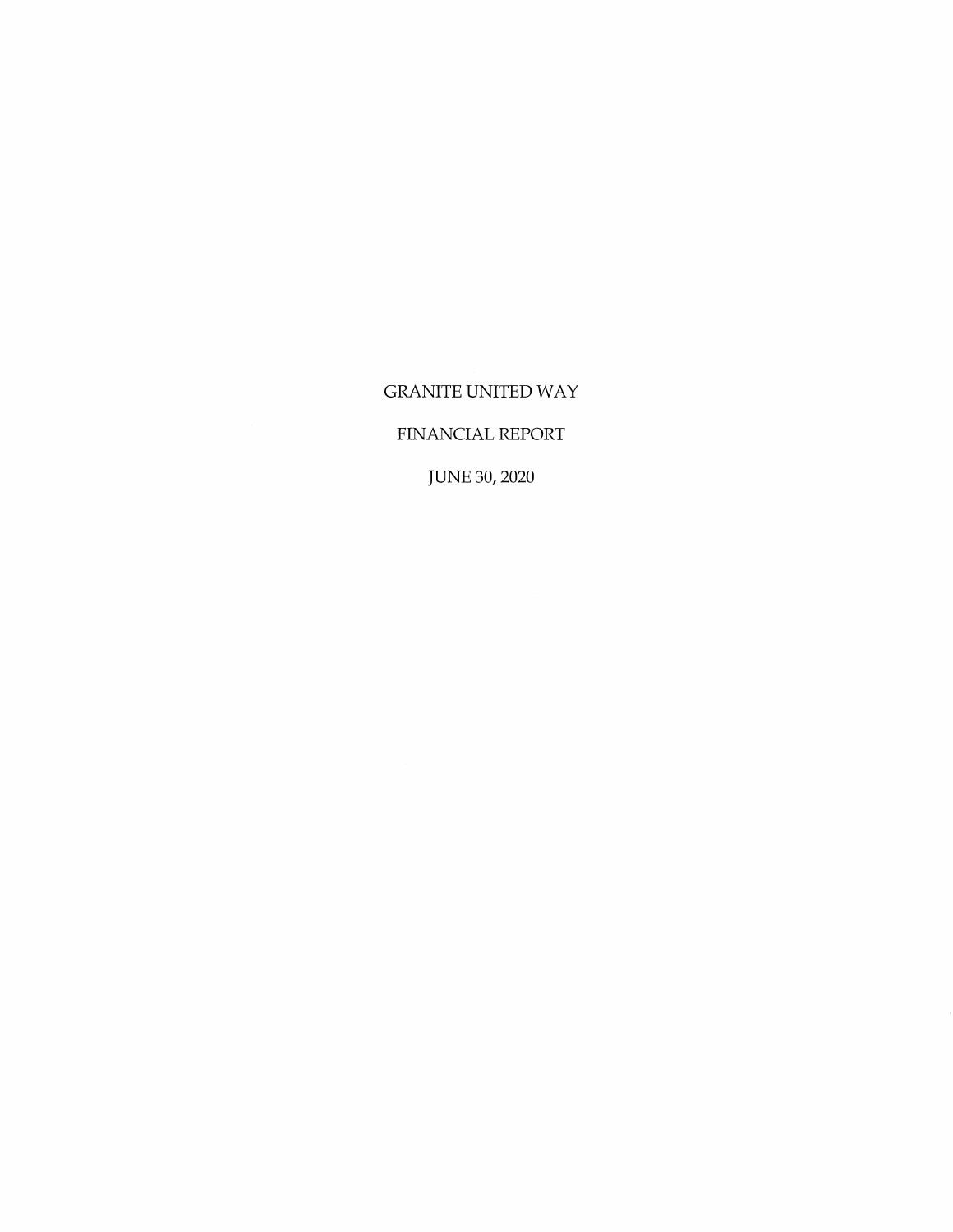# CONTENTS

|                                                                                                                                                                      | Page    |
|----------------------------------------------------------------------------------------------------------------------------------------------------------------------|---------|
|                                                                                                                                                                      | $1 - 2$ |
| <b>FINANCIAL STATEMENTS</b>                                                                                                                                          |         |
|                                                                                                                                                                      |         |
| SUPPLEMENTARY INFORMATION                                                                                                                                            |         |
|                                                                                                                                                                      |         |
| REPORT ON INTERNAL CONTROL OVER FINANCIAL REPORTING AND<br>ON COMPLIANCE AND OTHER MATTERS BASED ON AN AUDIT OF<br>FINANCIAL STATEMENTS PERFORMED IN ACCORDANCE WITH |         |
| REPORT ON COMPLIANCE FOR EACH MAJOR FEDERAL PROGRAM AND<br>REPORT ON INTERNAL CONTROL OVER COMPLIANCE IN                                                             |         |
|                                                                                                                                                                      |         |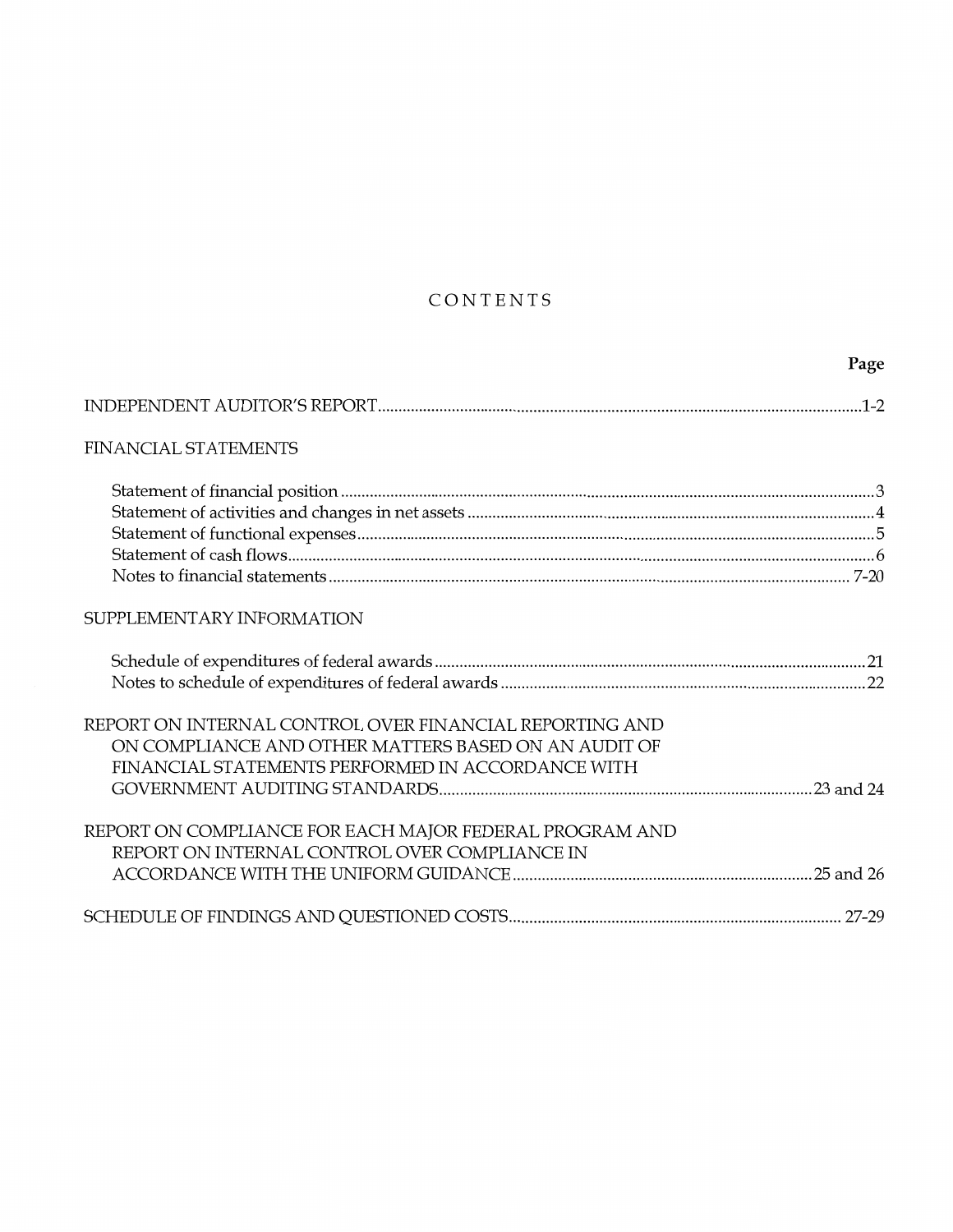

### **INDEPENDENT AUDITOR'S REPORT**

To the Board of Directors Granite United Way Manchester, New Hampshire 03101

#### *Report on the Financial Statements*

We have audited the accompanying financial statements of Granite United Way, which comprise the statement of financial position as of June 30, 2020, and the related statements of activities and changes in net assets, functional expenses, and cash flows for the 15-month period then ended, and the related notes to the financial statements.

### *Management's Responsibility for the Financial Statements*

Management is responsible for the preparation and fair presentation of these financial statements in accordance with accounting principles generally accepted in the United States of America; this includes the design, implementation, and maintenance of internal control relevant to the preparation and fair presentation of financial statements that are free from material misstatement, whether due to fraud or error.

#### *Auditor's Responsibility*

Our responsibility is to express an opinion on these financial statements based on our audit. We conducted our audit in accordance with auditing standards generally accepted in the United States of America and the standards applicable to financial audits contained in *Government Auditing Standards,*  issued by the Comptroller General of the United States. Those standards require that we plan and perform the audit to obtain reasonable assurance about whether the financial statements are free from material misstatement.

An audit involves performing procedures to obtain audit evidence about the amounts and disclosures in the financial statements. The procedures selected depend on the auditor's judgment, including the assessment of the risks of material misstatement of the financial statements, whether due to fraud or error. In making those risk assessments, the auditor considers internal control relevant to the entity's preparation and fair presentation of the financial statements in order to design audit procedures that are appropriate in the circumstances, but not for the purpose of expressing an opinion on the effectiveness of the entity's internal control. Accordingly, we express no such opinion. An audit also includes evaluating the appropriateness of accounting policies used and the reasonableness of significant accounting estimates made by management, as well as evaluating the overall presentation of the financial statements.

70 Commercial Street, 4th Floor Concord, NH 03301

 $v: 603 - 224 - 5357$ f: 603-224-3792

59 Emerald Street Keene, NH 03431

 $v: 603 - 357 - 7665$ £603-224-3792

44 School Street Lebanon, NH 03766

*Page* 1

 $v: 603 - 448 - 2650$ f: 603-448-2476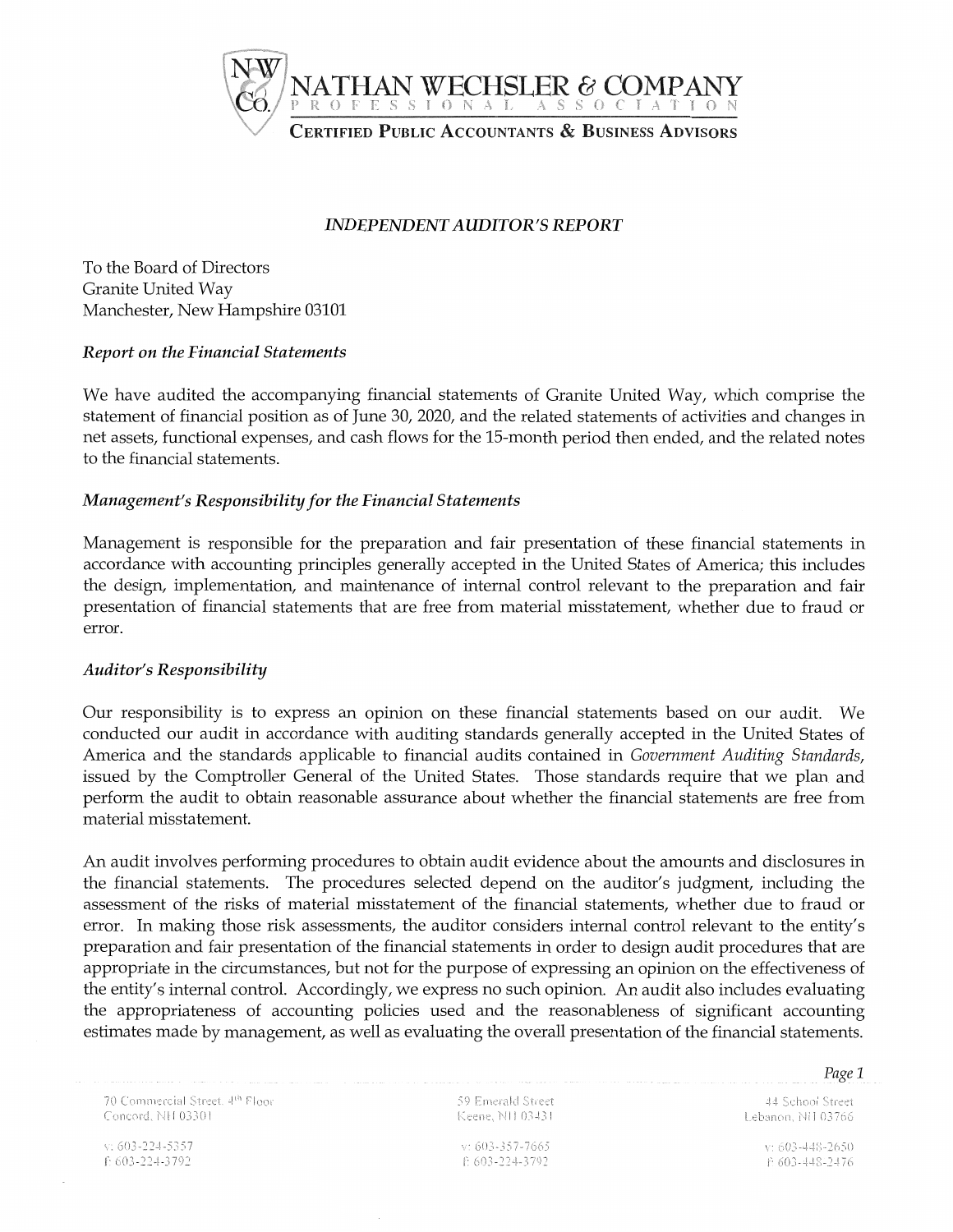We believe that the audit evidence we have obtained is sufficient and appropriate to provide a basis for our audit opinion.

# *Opinion*

In our opinion, the financial statements referred to above present fairly, in all material respects, the financial position of Granite United Way as of June 30, 2020, and the changes in its net assets and its cash flows for the 15-month period then ended in accordance with accounting principles generally accepted in the United States of America.

# *Emphasis of Matter*

We draw attention to Note 16 to the financial statements, which describes the uncertainty related to the COVID-19 pandemic and impact on the Granite United Way's business. Our opinion is not modified with respect to this matter.

# *Other Matters*

# *Other Information*

Our audit was conducted for the purpose of forming an opinion on the financial statements as a whole. The accompanying Schedule of Expenditures of Federal Awards is presented for purposes of additional analysis as required by the audit requirements of Title 2 U.S. Code of Federal Regulations (CFR) Part 200, *Unifonn Administrative Requirements, Cost Principles, and Audit Requirements for Federal Awards* (Uniform Guidance), and is not a required part of the financial statements. Such information is the responsibility of management and was derived from and relates directly to the underlying accounting and other records used to prepare the financial statements. The information has been subjected to the auditing procedures applied in the audit of the financial statements and certain additional procedures, including comparing and reconciling such information directly to the underlying accounting and other records used to prepare the financial statements or to the financial statements themselves, and other additional procedures in accordance with auditing standards generally accepted in the United States of America. In our opinion, the Schedule of Expenditures of Federal Awards is fairly stated in all material respects in relation to the financial statements as a whole.

# *Other Reporting Required* **by** *Government Auditing Standards*

In accordance with *Government Auditing Standards,* we have also issued our report dated November 19, 2020 on our consideration of Granite United Way's internal control over financial reporting and on our tests of its compliance with certain provisions of laws, regulations, contracts and grant agreements, and other matters. The purpose of that report is to describe the scope of our testing of internal control over financial reporting and compliance and the results of that testing, and not to provide an opinion on the effectiveness of Granite United Way's internal control over financial reporting or on compliance. That report is an integral part of an audit performed in accordance with *Government Auditing Standards* in considering Granite United Way's internal control over financial reporting and compliance.

Mathan Wechsler & Campany

Concord, New Hampshire November19,2020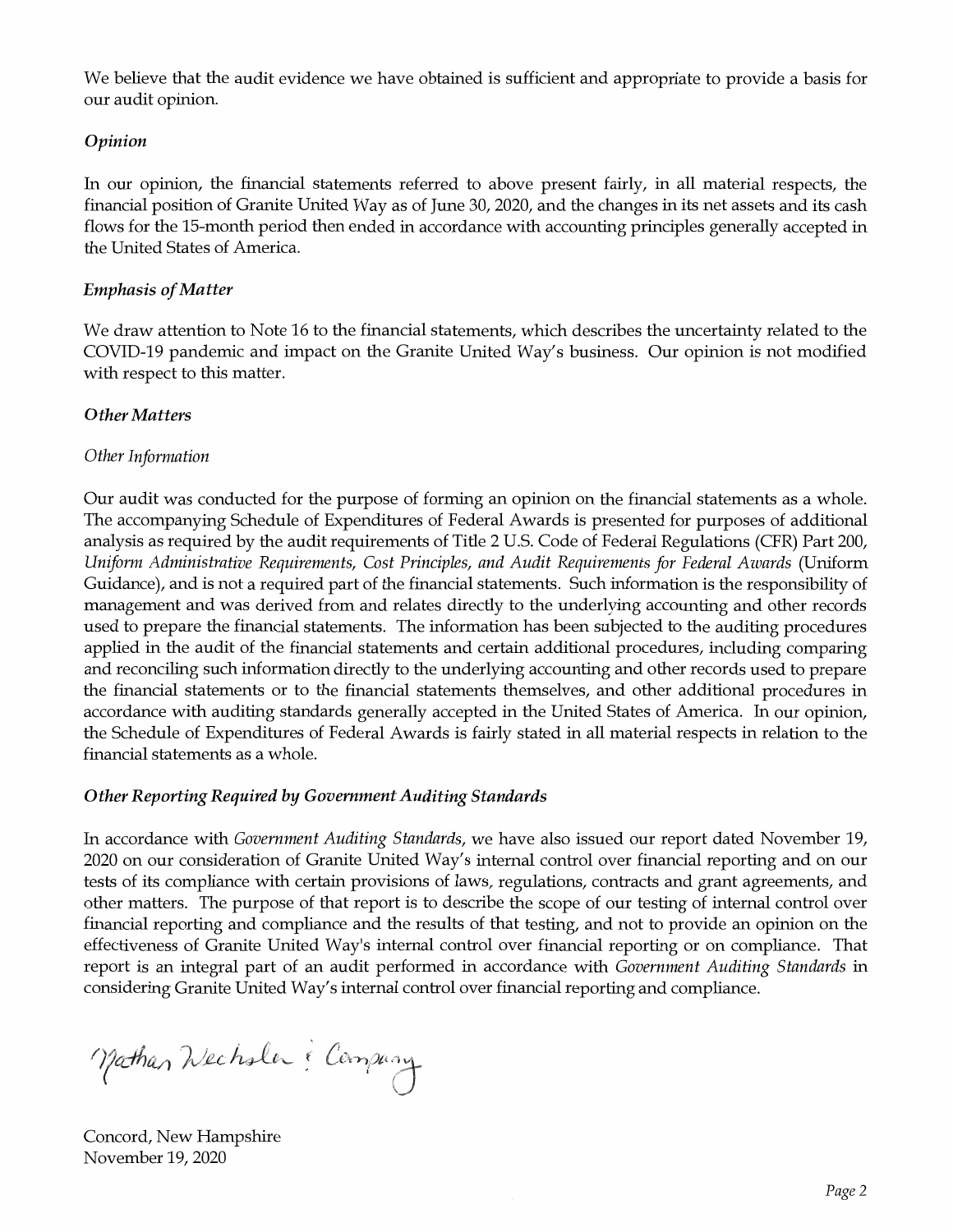# **STATEMENT OF FINANCIAL POSITION June 30, 2020**

| <b>ASSETS</b>                                 |                                       |    |                                           |                 |
|-----------------------------------------------|---------------------------------------|----|-------------------------------------------|-----------------|
|                                               | Without<br>Donor/Time<br>Restrictions |    | With<br>Donor/Time<br><b>Restrictions</b> | Total           |
| <b>CURRENT ASSETS</b>                         |                                       |    |                                           |                 |
| Cash                                          | \$<br>161,136                         | \$ | 1,044,167                                 | \$<br>1,205,303 |
| Prepaid and reimbursable expenses             | 30,021                                |    |                                           | 30,021          |
| Investments                                   | 436,473                               |    |                                           | 436,473         |
| Accounts and rent receivable                  | 28,732                                |    |                                           | 28,732          |
| Contributions and grants receivable, net      |                                       |    |                                           |                 |
| of allowance for uncollectible contributions  |                                       |    |                                           |                 |
| \$499,872                                     |                                       |    | 2,519,281                                 | 2,519,281       |
| Total current assets                          | 656,362                               |    | 3,563,448                                 | 4,219,810       |
| <b>OTHER ASSETS</b>                           |                                       |    |                                           |                 |
| Property and equipment, net                   | 1,182,068                             |    |                                           | 1,182,068       |
| Investments - endowment                       | 11,545                                |    | 219,554                                   | 231,099         |
| Beneficial interest in assets held by others  |                                       |    | 1,681,721                                 | 1,681,721       |
| Total other assets                            | 1,193,613                             |    | 1,901,275                                 | 3,094,888       |
| Total assets                                  | \$<br>1,849,975                       | \$ | 5,464,723                                 | \$<br>7,314,698 |
| <b>LIABILITIES AND NET ASSETS</b>             |                                       |    |                                           |                 |
| <b>CURRENT LIABILITIES</b>                    |                                       |    |                                           |                 |
| Current maturities of long-term notes payable | \$<br>13,639                          | -S |                                           | \$<br>13,639    |
| Donor-designations payable                    | 403,578                               |    | 473,653                                   | 877,231         |
| Accounts payable                              | 18,980                                |    |                                           | 18,980          |
| Accrued expenses                              | 250,392                               |    |                                           | 250,392         |
| Funds held for others                         | 7,205                                 |    |                                           | 7,205           |
| Current maturities of the Paycheck            |                                       |    |                                           |                 |
| Protection Program loan                       | 341,904                               |    |                                           | 341,904         |
| Total current liabilities                     | 1,035,698                             |    | 473,653                                   | 1,509,351       |
| <b>LONG-TERM LIABILITIES</b>                  |                                       |    |                                           |                 |
| Notes payable, less current maturities        | 186,436                               |    |                                           | 186,436         |
| Paycheck Protection Program loan, less        |                                       |    |                                           |                 |
| current maturities                            | 430,596                               |    |                                           | 430,596         |
| Total long-term liabilities                   | 617,032                               |    |                                           | 617,032         |
| Total liabilities                             | 1,652,730                             |    | 473,653                                   | 2,126,383       |
| <b>COMMITMENTS</b> (See Notes)                |                                       |    |                                           |                 |
| <b>NET ASSETS:</b>                            |                                       |    |                                           |                 |
| Without donor/ time restrictions              | 197,245                               |    |                                           | 197,245         |
| With donor/ time restrictions (Note 9)        |                                       |    | 4,991,070                                 | 4,991,070       |
| Total net assets                              | 197,245                               |    | 4,991,070                                 | 5,188,315       |
| Total liabilities and net assets              | 1,849,975                             | \$ | 5,464,723                                 | \$<br>7,314,698 |
|                                               |                                       |    |                                           |                 |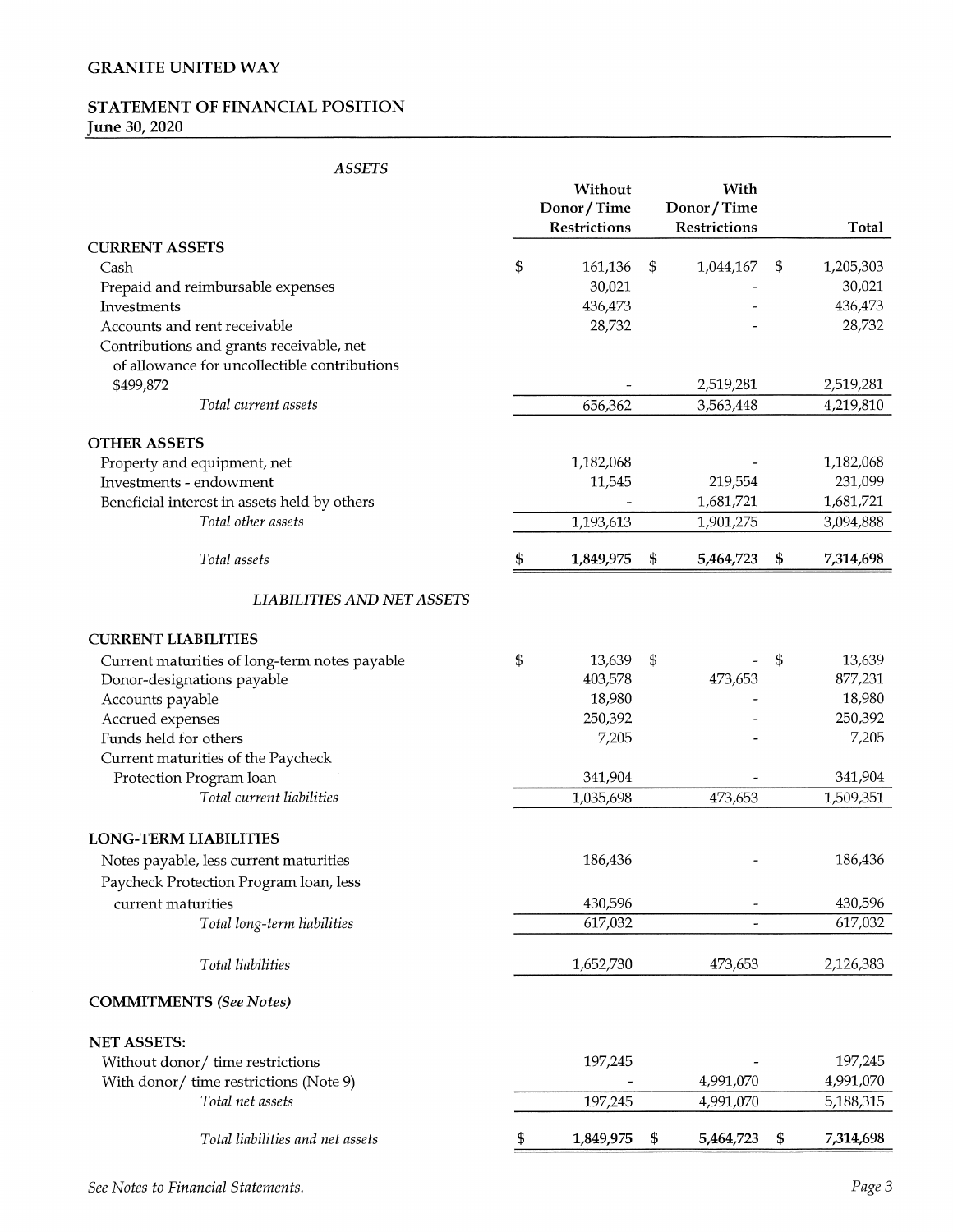# **STATEMENT OF ACTIVITIES AND CHANGES IN NET ASSETS 15-Month Period Ended June 30, 2020**

|                                                                                | Without<br>Donor / Time<br><b>Restrictions</b> | With<br>Donor / Time<br><b>Restrictions</b> |    | Total       |
|--------------------------------------------------------------------------------|------------------------------------------------|---------------------------------------------|----|-------------|
| Support and revenues:                                                          |                                                |                                             |    |             |
| Campaign revenue:                                                              |                                                |                                             |    |             |
| Total contributions pledged                                                    | \$                                             | \$<br>7,285,635                             | -5 | 7,285,635   |
| Less donor designations                                                        |                                                | (1,856,774)                                 |    | (1,856,774) |
| Less provision for uncollectible pledges                                       |                                                | (294, 689)                                  |    | (294, 689)  |
| Add prior years' excess provision for uncollectible                            |                                                |                                             |    |             |
| pledges taken into income in current year                                      | 92,189                                         |                                             |    | 92,189      |
| Net campaign revenue                                                           | 92,189                                         | 5,134,172                                   |    | 5,226,361   |
| Support:                                                                       |                                                |                                             |    |             |
| Grant revenue                                                                  |                                                | 2,024,091                                   |    | 2,024,091   |
| Sponsors and other contributions                                               |                                                | 1,870,050                                   |    | 1,870,050   |
| In-kind contributions                                                          | 43,119                                         |                                             |    | 43,119      |
| Total support                                                                  | 135,308                                        | 9,028,313                                   |    | 9,163,621   |
| Other revenue:                                                                 |                                                |                                             |    |             |
| Rental income                                                                  | 104,664                                        |                                             |    | 104,664     |
| Administrative fees                                                            | 104,423                                        |                                             |    | 104,423     |
| Miscellaneous income                                                           | 5,634                                          |                                             |    | 5,634       |
| Total support and revenues                                                     | 350,029                                        | 9,028,313                                   |    | 9,378,342   |
| Net assets released from restrictions:                                         |                                                |                                             |    |             |
| For satisfaction of time restrictions                                          | 5,096,357                                      | (5,096,357)                                 |    |             |
| For satisfaction of program restrictions                                       | 4,103,229                                      | (4, 103, 229)                               |    |             |
|                                                                                | 9,549,615                                      | (171, 273)                                  |    | 9,378,342   |
| Expenses:                                                                      |                                                |                                             |    |             |
| Program services                                                               | 6,524,714                                      |                                             |    | 6,524,714   |
| Support services:                                                              |                                                |                                             |    |             |
| Management and general                                                         | 944,017                                        |                                             |    | 944,017     |
| Fundraising                                                                    | 1,216,880                                      |                                             |    | 1,216,880   |
| Total expenses                                                                 | 8,685,611                                      |                                             |    | 8,685,611   |
| Increase (decrease) in net assets<br>before non-operating activities           | 864,004                                        | (171, 273)                                  |    | 692,731     |
| Non-operating activities:<br>Change in value of beneficial interest in trusts, |                                                |                                             |    |             |
| net of fees of \$15,090                                                        |                                                | (44, 486)                                   |    | (44, 486)   |
| Realized and unrealized gains on investments                                   | 4,285                                          | 8,033                                       |    | 12,318      |
| Investment income, net                                                         | 100,179                                        | 7,095                                       |    | 107,274     |
| Total non-operating activities                                                 | 104,464                                        | (29, 358)                                   |    | 75,106      |
| Net increase (decrease) in net assets                                          | 968,468                                        | (200, 631)                                  |    | 767,837     |
| Net assets (deficit), beginning of year                                        | (771,223)                                      | 5,191,701                                   |    | 4,420,478   |
| Net assets, end of year                                                        | \$<br>197,245                                  | \$<br>4,991,070                             | \$ | 5,188,315   |

*See Notes to Financial Statements. Page4*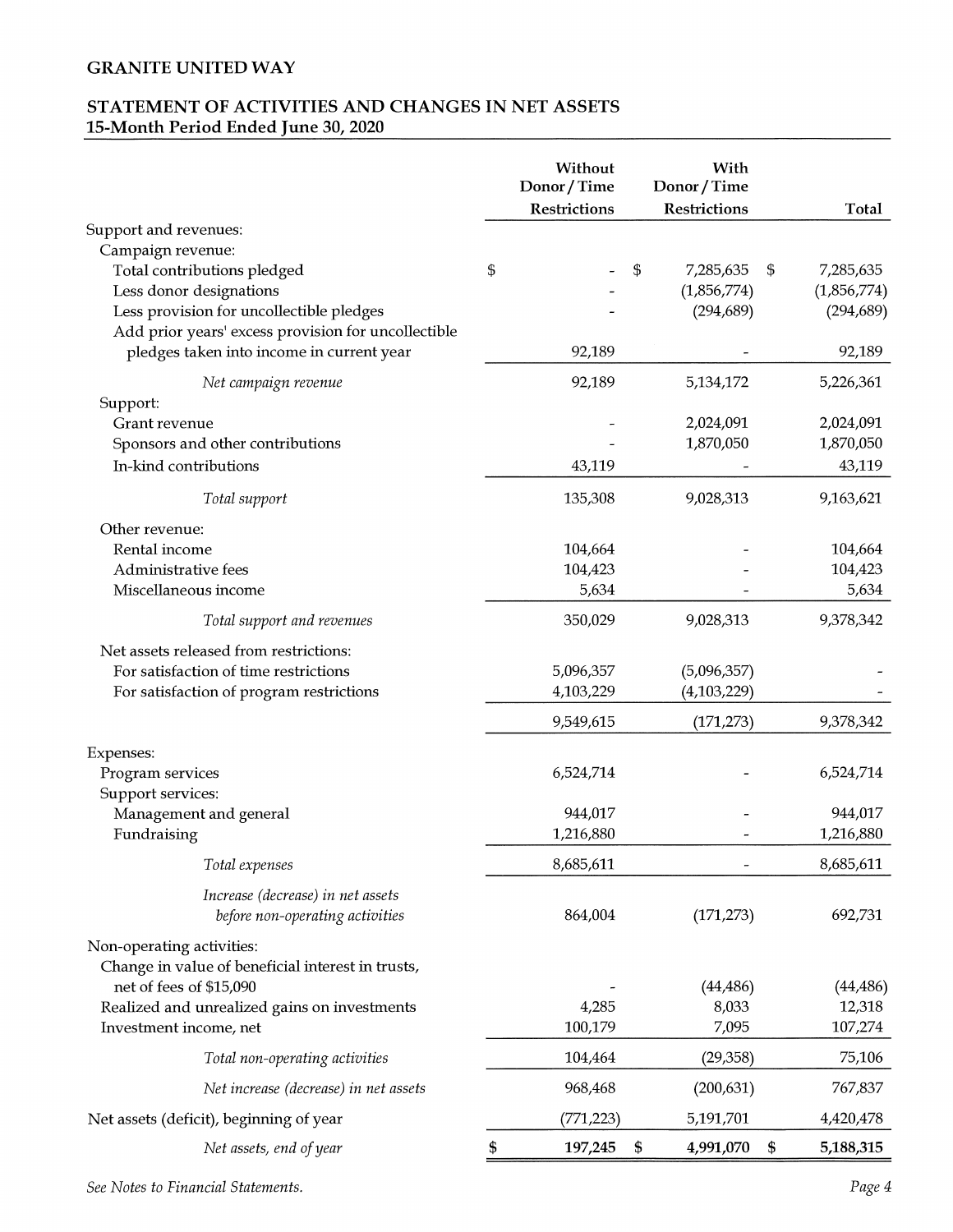|                                      | Grants and<br>awards     | Salaries,<br>employee<br>benefits<br>and taxes | Occupancy                | Technology<br>and<br>telephone<br>expenses | <b>United Way</b><br>Worldwide<br>dues and<br>other<br>dues and<br>subscriptions | Campaign,<br>communications<br>and printing | Professional<br>services and<br>subcontractors | Conferences,<br>travel<br>and staff<br>development | Supplies,<br>office<br>expenses,<br>insurance,<br>and other | Depreciation<br>and<br>amortization | Total     |
|--------------------------------------|--------------------------|------------------------------------------------|--------------------------|--------------------------------------------|----------------------------------------------------------------------------------|---------------------------------------------|------------------------------------------------|----------------------------------------------------|-------------------------------------------------------------|-------------------------------------|-----------|
| Program services:                    |                          |                                                |                          |                                            |                                                                                  |                                             |                                                |                                                    |                                                             |                                     |           |
| \$<br>Community impact grants        | 148,462 \$               | 294,208 \$                                     | $-$ \$                   | - \$                                       | $-$ \$                                                                           | $-$ \$                                      | $-$ \$                                         | $-$ \$                                             | $-$ \$                                                      | $-$ \$                              | 442,670   |
| <b>Public Health Network</b>         |                          | 608,444                                        | 11,704                   | 194                                        | $\overline{\phantom{a}}$                                                         | 1,646                                       | 535,278                                        | 21,209                                             | 111,283                                                     | $\overline{\phantom{a}}$            | 1,289,758 |
| 211 New Hampshire                    | $\sim$                   | 721,249                                        | $\overline{\phantom{a}}$ | 131,812                                    | 7,522                                                                            | 5,809                                       | 3,500                                          | 5,742                                              | 72,774                                                      | $\overline{\phantom{0}}$            | 948,408   |
| Volunteer Income Tax Assistance      | $\sim$                   | 158,286                                        | $\overline{\phantom{a}}$ |                                            | $\overline{\phantom{0}}$                                                         | $\overline{\phantom{a}}$                    | 30,795                                         |                                                    | 9,650                                                       |                                     | 198,731   |
| Whole Village Family Resource Center | $\sim$                   | 180,153                                        | 68,273                   | 15,600                                     | $\overline{\phantom{0}}$                                                         | $\overline{\phantom{a}}$                    | 38,153                                         | 1,047                                              | 32,382                                                      | 39,871                              | 375,479   |
| Work United Program                  |                          | 196,675                                        | $\overline{\phantom{a}}$ | $\overline{\phantom{a}}$                   | $\overline{\phantom{a}}$                                                         | $\overline{\phantom{0}}$                    |                                                | 19,214                                             |                                                             |                                     | 215,889   |
| COVID-19 Relief Fund                 | 535,558                  | $\overline{\phantom{a}}$                       | $\overline{\phantom{a}}$ |                                            |                                                                                  |                                             |                                                |                                                    | 5,800                                                       |                                     | 541,358   |
| Leader in Me                         | 172,858                  | 8,476                                          |                          |                                            | $\overline{\phantom{0}}$                                                         |                                             |                                                |                                                    |                                                             |                                     | 181,334   |
| Other program services               | 55,602                   | 1,070,720                                      | 135,321                  | 101,671                                    | 90,111                                                                           | 39,691                                      | 503,938                                        | 39,641                                             | 264,181                                                     | 30,211                              | 2,331,087 |
| Total program services               | 912,480                  | 3,238,211                                      | 215,298                  | 249,277                                    | 97,633                                                                           | 47,146                                      | 1,111,664                                      | 86,853                                             | 496,070                                                     | 70,082                              | 6,524,714 |
| <b>Supporting Services:</b>          |                          |                                                |                          |                                            |                                                                                  |                                             |                                                |                                                    |                                                             |                                     |           |
| Management and general               | $\overline{\phantom{0}}$ | 772,054                                        | 32,263                   | 24,240                                     | 21,484                                                                           |                                             | 49,105                                         | 8,524                                              | 29,418                                                      | 6,929                               | 944,017   |
| Fundraising                          | $\overline{\phantom{0}}$ | 1,006,329                                      | 42,053                   | 31,596                                     | 28,004                                                                           | 49,049                                      | 2,771                                          | 11,111                                             | 36,935                                                      | 9,032                               | 1,216,880 |
| Total supporting services            | $\overline{\phantom{a}}$ | 1,778,383                                      | 74,316                   | 55,836                                     | 49,488                                                                           | 49,049                                      | 51,876                                         | 19,635                                             | 66,353                                                      | 15,961                              | 2,160,897 |
| Total functional expenses            | 912,480 \$               | 5,016,594 \$                                   | 289,614 \$               | $305,113$ \$                               | 147,121 \$                                                                       | 96,195 \$                                   | 1,163,540 \$                                   | 106,488 \$                                         | 562,423 \$                                                  | 86,043 \$                           | 8,685,611 |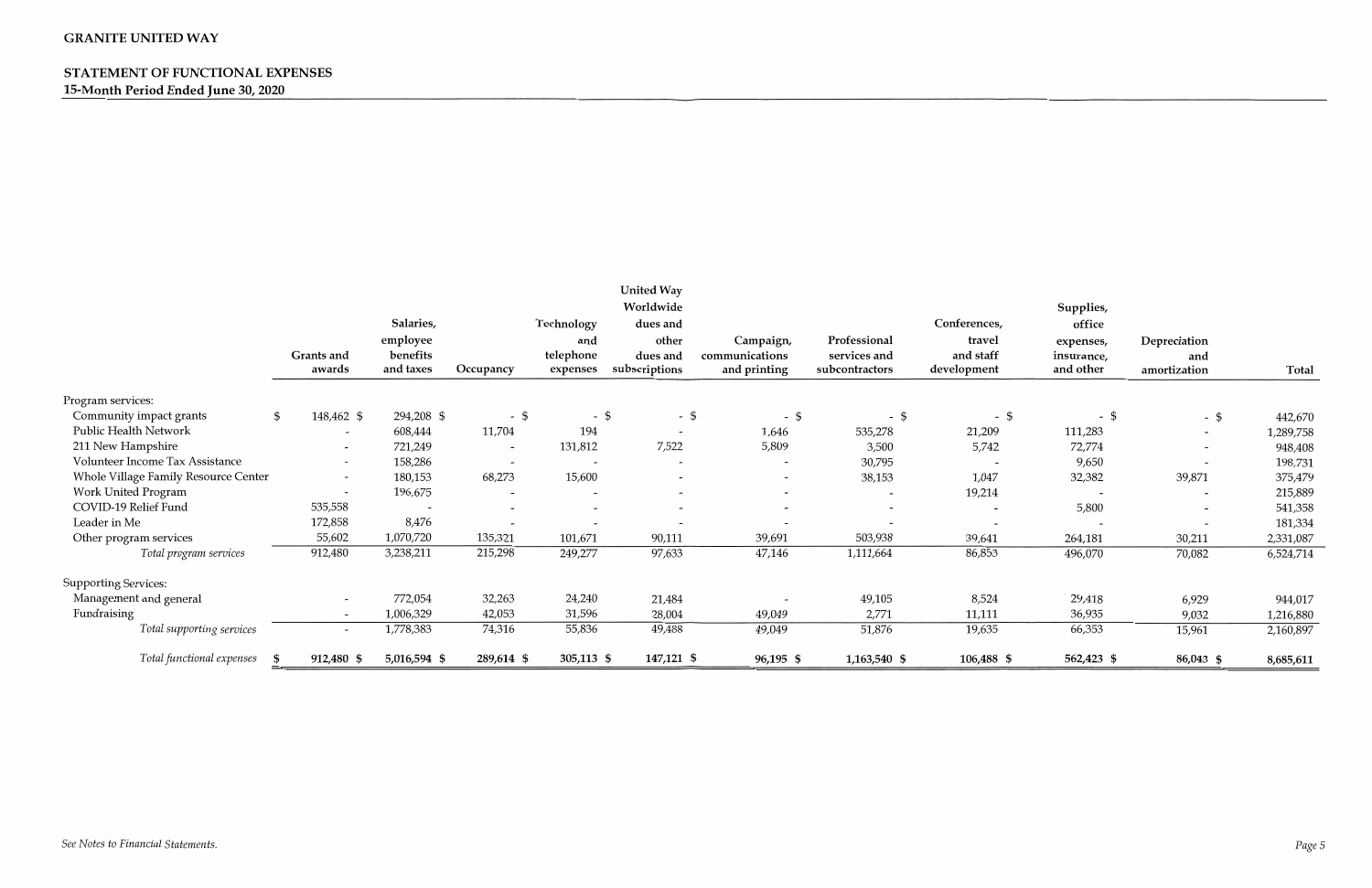# **STATEMENT OF CASH FLOWS 15-Month Period Ended June 30, 2020**

#### **CASH FLOWS FROM OPERATING ACTIVITIES**  Cash received from donors Cash received from grantors Administrative fees Other cash received Cash received from trusts Designations paid Net cash paid for funds held for others Cash paid to agencies Cash paid to suppliers, employees, and others *Net cash used in operating activities*  **CASH FLOWS FROM INVESTING ACTIVITIES**  Purchase of property and equipment Proceeds from sale of investments *Net cash provided by investing activities*  **CASH FLOWS FROM FINANCING ACTIVITIES**  Proceeds from the Payroll Protection Program loan Repayments of long-term debt *Net cash provided by financing activities Net increase in cash*  Cash, beginning of year *Cash, end of year*  **SUPPLEMENTAL DISCLOSURE OF CASH FLOW INFORMATION**  Cash payments for: \$ 9,769,549 2,182,609 18,061 91,548 73,555 (2,235,961) (1,850) (1,550,638) (8,361,082) **(14,209)**  (19,987) 63,422 **43,435**  772,500 (15,861) **756,639 785,865**  419,438 \$ **1,205,303**

| Casti paymento Ton. |        |
|---------------------|--------|
| Interest expense    | 18,899 |
|                     |        |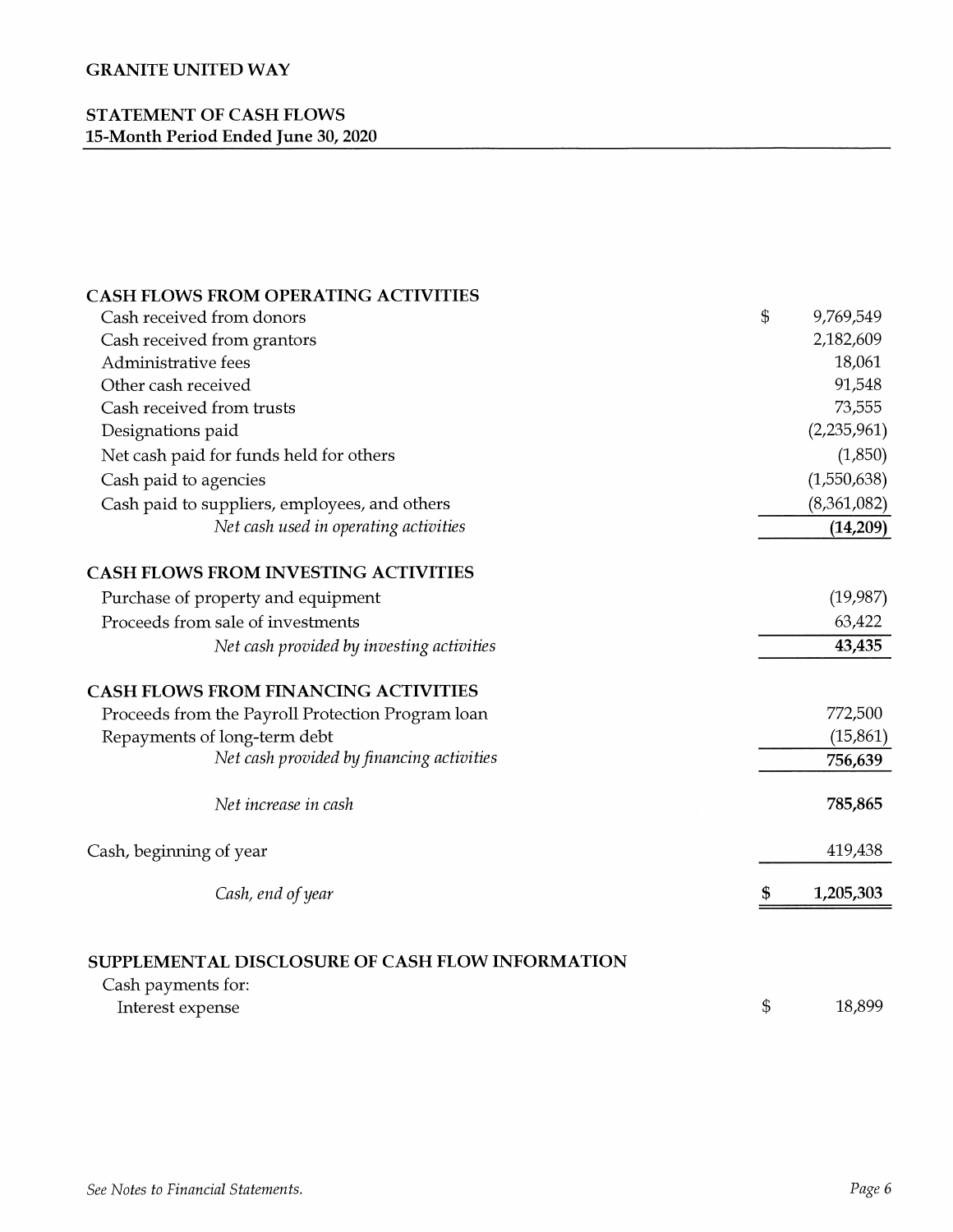#### **NOTES TO FINANCIAL STATEMENTS**

## *Note 1. Nature of Activities*

Granite United Way is the result of six United Ways merging together to create a single, efficient organization that covers more than 80% of New Hampshire and Windsor County, Vermont. Granite United Way improve lives by mobilizing the caring power of their communities. More than fundraisers, Granite United Way is a partner in change, working with a broad range of people and organizations to identify and resolve pressing community issues. Granite United Way works closely with volunteer leadership to invest donor dollars to help the community learn, earn and be healthy. By focusing on these investment initiatives, Granite United Way is helping people in new and strategic ways.

Granite United Way conducts annual campaigns in the fall of each year to support hundreds of local programs, primarily in the subsequent year, while the State Employee Charitable Campaign, managed by Granite United Way, is conducted in May and June. Campaign contributions are used to support local health and human services programs, collaborations and to pay Granite United Way's operating expenses. Donors may designate their pledges to support a region of Granite United Way, a Community Impact area, other United Ways or to any health and human service organization having  $501(c)(3)$  tax-exempt status. Amounts pledged to other United Ways or agencies are included in the total contributions pledged revenue and as designations expense. The related amounts receivable and payable are reported as an asset and liability in the statement of financial position. The net campaign results are reflected as with donor restrictions in the accompanying statement of activities and changes in net assets, as the amounts are to be collected in the following year. Prior year campaign results are reflected as net assets released from restrictions in the current year statement of activities and changes in net assets.

Granite United Way invest in the community through three different vehicles:

| June 30,                                                    | 2020      |
|-------------------------------------------------------------|-----------|
| Community Impact Awards to partner agencies                 | 148,462   |
| Donor designated gifts to Health and Human Service agencies | 1,856,774 |
| Granite United Way Program services                         | 6,376,252 |
| Total                                                       | 8,381,488 |

The Board of Directors approved Community Impact Grant Awards amounting to \$1,100,000 for each of the years ended June 30, 2021 and 2022.

# *Note 2. Summary of Significant Accounting Policies*

**Change in fiscal year:** During 2020, the United Way changed its fiscal year from March 31 to June 30. Due to the change, the United Way is reporting for the 15-month period ending June 30, 2020.

**Basis of accounting:** The financial statements of Granite United Way (the "United Way") have been prepared on the accrual basis. Under the accrual basis, revenues and gains are recognized when earned and expenses and losses are recognized when incurred. The significant accounting policies followed are described below to enhance the usefulness of the financial statements to the reader.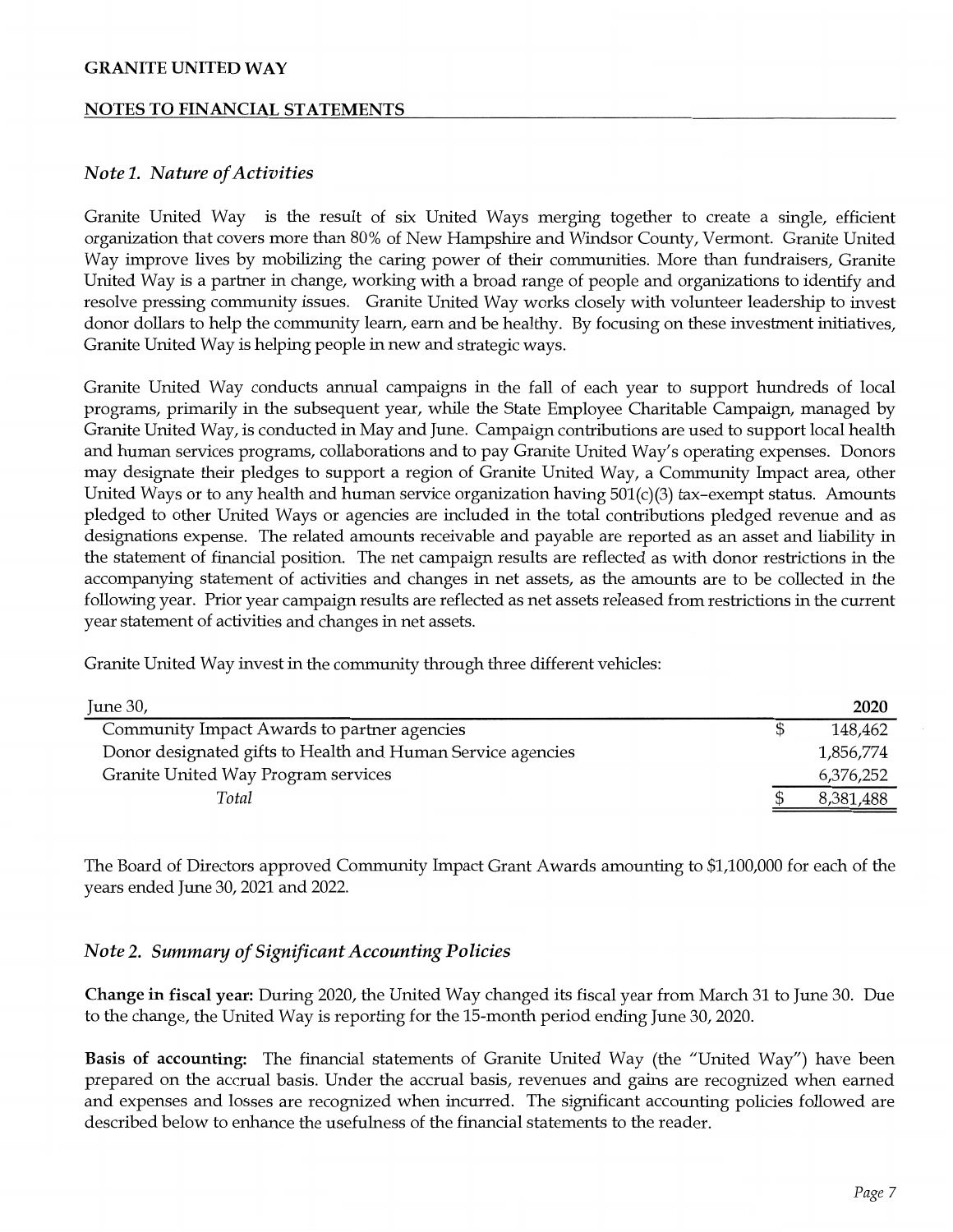### **NOTES TO FINANCIAL STATEMENTS**

**Estimates and assumptions:** The United Way prepares its financial statements in accordance with generally accepted accounting principles. Management uses estimates and assumptions in preparing financial statements. Those estimates and assumptions affect the reported amounts of assets and liabilities, the disclosure of contingent assets and liabilities, and the reported revenue and expenses. Accordingly, actual results could differ from those estimates.

**Cash and cash equivalents:** For purposes of reporting cash flows, the United Way considers all highly liquid debt instruments purchased with a maturity of three months or less to be cash equivalents. The United Way had no cash equivalents at June 30, 2020.

**Net assets:** The United Way reports information regarding its financial position and activities according to two categories of net assets: net assets with donor restrictions and net assets without donor restrictions. Descriptions of these net asset categories are as follows:

*Net assets without donor/ time restrictions:* Net assets without donor restrictions are available for use at the discretion of the Board of Directors and/ or management for general operating purposes. From time to time the Board of Directors designates a portion of these net assets for specific purposes which makes them unavailable for use at management's discretion. For example, the Board has designated a portion of net assets without donor restrictions as a quasi-endowment (an amount to be treated by management as if it were part of the donor restricted endowment) for the purpose of securing the United Way's long-term financial viability.

The United Way has board designated net assets of \$11,545 for endowment at June 30, 2020.

*Net assets with donor/time restrictions:* Net assets with donor restrictions consist of assets whose use is limited by donor-imposed, time and/ or purpose restrictions.

The United Way reports gifts of cash and other assets as revenue with donor restrictions if they are received with donor stipulations that limit the use of the donated assets. When a donor restriction expires, that is, when a stipulated time restriction ends or purpose restriction is accomplished, the net assets are reclassified as net assets without donor restrictions and reported in the statement of activities and changes in net assets as net assets released from restrictions.

Some net assets with donor restrictions include a situation that assets provided be maintained permanently (perpetual in nature) while permitting the United Way to expend the income generated by the assets in accordance with the provisions of additional donor imposed stipulations or a Board approved spending policy.

**Contributions receivable:** Campaign pledge contributions are generally paid within one year. The United Way provides an allowance for uncollectible pledges at the time campaign results are recorded. Provisions for uncollectible pledges have been recorded in the amount of \$294,689 for the campaign period ended June 30, 2020. The provision for uncollectible pledges was calculated at 4.5% of the total pledges for the 15-month period ended June 30, 2020.

**Investments:** The United Way's investments in marketable equity securities and all debt securities are reported at their fair value based upon quoted market prices in the accompanying statement of financial position. Unrealized gains and losses are included in the changes in net assets in the accompanying statement of activities. The United Way's investments do not have a significant concentration of credit risk within any industry, geographic location, or specific location.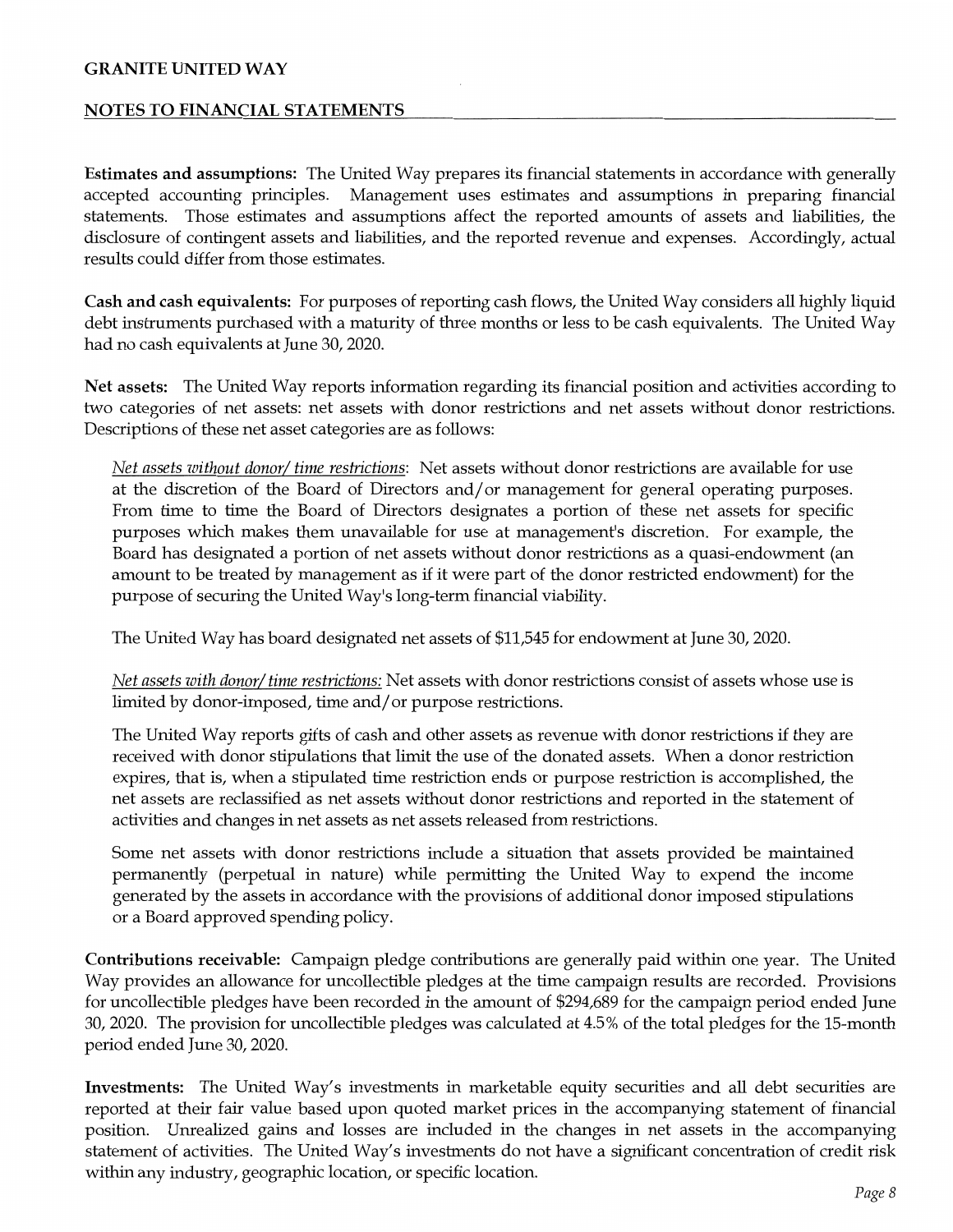#### **NOTES TO FINANCIAL STATEMENTS**

**Contributions:** The United Way recognizes contributions received and made, including unconditional promises to give, as revenue in the period received or made. Contributions received are reported as either revenues without donor restrictions or revenues with donor restrictions. Contributions with donor restrictions that are used for the purposes specified by the by the donor in the same year as the contribution is received are recognized as revenues with donor restrictions and are reclassified as net assets released from restrictions in the same year. Promises to contribute that stipulate conditions to be met before the contribution is made are not recorded until the conditions are met. There were no conditional promises to give as of June 30, 2020.

**Donated goods and services:** Contributed services are recognized when the services received would typically need to be purchased if they had not been provided by donation or require specialized skills and are provided by individuals possessing those skills. Various types of in-kind support, including services, call center space, gift certificates, materials and other items, amounting to \$43,119 have been reflected at fair value in the financial statements for the 15-month period ended June 30, 2020.

A substantial number of volunteers have donated significant amounts of their time in United Way's program services; however, the value of this contributed time is not reflected in the accompanying financial statements since the volunteers' time does not meet the criteria for recognition.

**Functional allocation of expenses:** The statement of functional expenses present expenses by function and natural classification. Expenses directly attributable to a specific functional area of the United Way are reported as expenses of those functional areas. A portion of general and administrative costs that benefit multiple functional areas (indirect costs) have been allocated across programs and other supporting services based on estimates of time and effort.

**Property and equipment:** Property and equipment are carried at cost if purchased and fair value if contributed. Maintenance, repairs, and minor renewals are expensed as incurred, and major renewals and betterments are capitalized. The United Way capitalizes additions of property and equipment in excess of \$2,500.

Depreciation of property and equipment is computed using the straight-line method over the following useful lives:

**Years** 

**Operating measure:** The United Way has presented the statement of activities and changes in net assets based on an intermediate measure of operations. The measure of operations includes all revenues and expenses that are an integral part of the United Way's programs and supporting activities and net assets released from restrictions to support operating activities. Non-operating activities are limited to resources outside of those program and services and are comprised of investment return, the changes in fair value of the beneficial interest in trusts, and gains and losses on sales and dispositions of assets.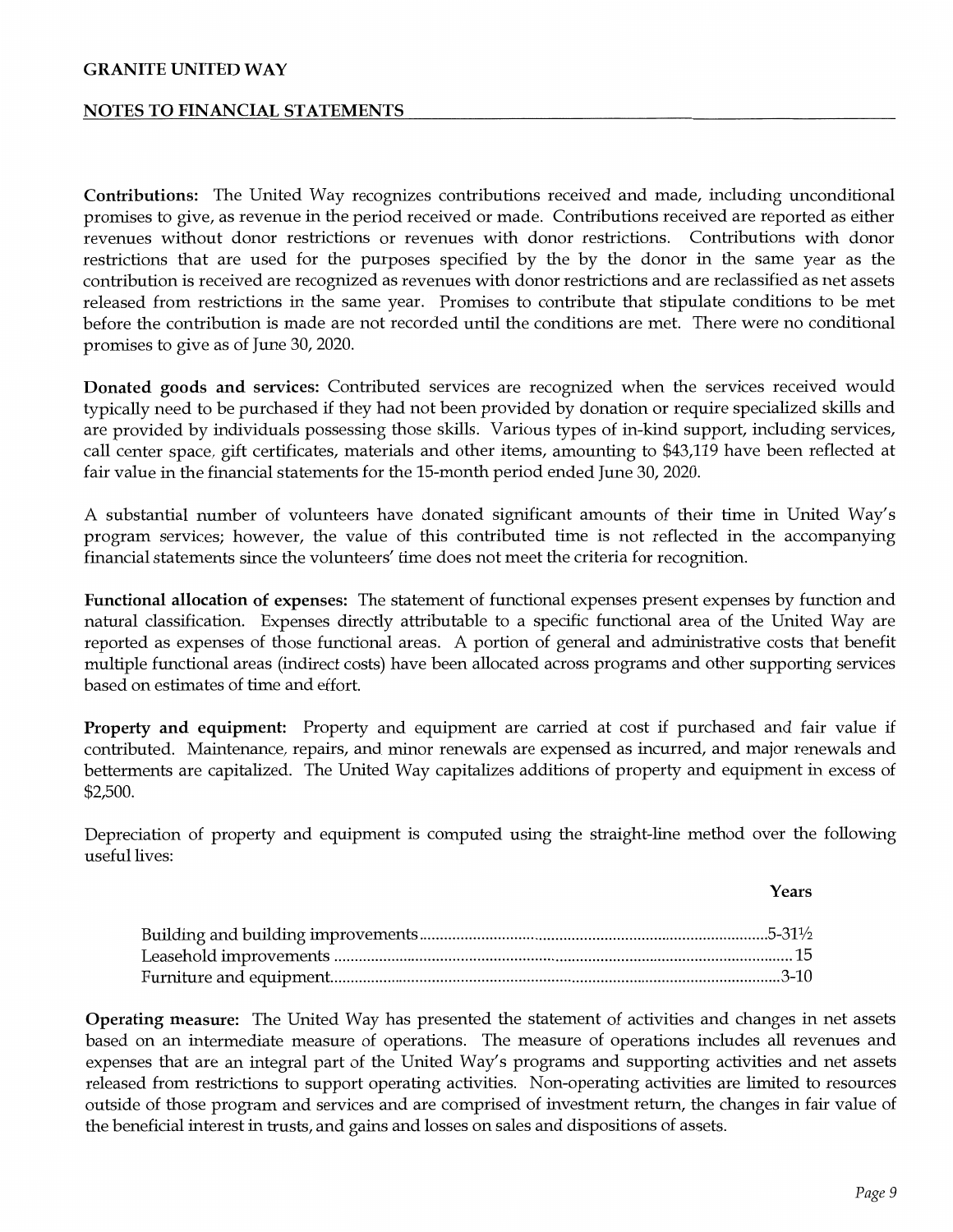#### **NOTES TO FINANCIAL STATEMENTS**

**Concentrations of credit risk:** Financial instruments which potentially subject the United Way to concentrations of credit risk, consist primarily of contributions receivable, substantially all of which are from individuals, businesses, or not-for-profit organizations. Concentrations of credit risk are limited due to the large number of donors comprising the United Way's donor base. As a result, at June 30, 2020, the United Way does not consider itself to have any significant concentrations of credit risk with respect to contributions receivable.

In addition, the United Way maintains cash accounts with several financial institutions insured by the Federal Deposit Insurance Corporation up to \$250,000. At June 30, 2020, there was approximately \$932,000 included in cash in excess of federally insured limits.

**Income taxes:** The United Way is exempt from federal income taxes under Section 501(c)(3) of the Internal Revenue Code. The United Way is also exempt from state income taxes by virtue of its ongoing exemption from federal income taxes. Accordingly, no provision for income taxes has been recorded in the accompanying financial statements.

The United Way has adopted the provisions of FASB ASC 740 Accounting for Uncertainty in Income Taxes. Accordingly, management has evaluated the United Way's tax positions and concluded the United Way had maintained its tax-exempt status, does not have any significant umelated business income and had taken no uncertain tax positions that require adjustment or disclosure in the financial statements.

With few exceptions, the United Way is no longer subject to income tax examinations by the U.S. Federal or State tax authorities for tax years before 2017.

**Change in accounting principle:** In January 2016, the FASB issued ASU 2016-01, *Financial Instntments-Overall: Recognition and Measurement of Financial Assets and Financial Liabilities.* This standard is intended to improve recognition, measurement, presentation, and disclosure of financial instruments. The Organization adopted ASU 2016-01 on April 1, 2019. The adoption of ASU 2016-01 did not have a significant impact on the Organization's financial statements.

In June 2018, the FASB issued ASU 2018-08, *Not-for-Profit Entities (Topic 958): Clarifying the Scope and the Accounting Guidance for Contributions Received and Contributions Made.* This standard provides guidance for evaluating whether transactions should be accounted for as contributions or exchange transactions and clarifies the criteria for evaluating whether contributions are unconditional or conditional. The Organization adopted ASU 2018-08 on April 1, 2019. The adoption of ASU 2018-08 did not have a significant impact on the Organization's financial statements.

**Recent accounting pronouncements:** In May 2014, the FASB issued, *Revenue from Contracts with Customers*  (ASU 2014-09), which requires revenue to be recognized when promised goods or services are transferred to customers in amounts that reflect the consideration to which the United Way expects to be entitled in exchange for those goods and services. ASU 2014-09 permits the use of either the retrospective or cumulative effect transition method. In June 2020, the F ASB deferred the effective date of this standard for one year for certain entities that have not yet issued their financial statements. This standard will be effective for the United Way for the year ended June 30, 2021. Management is currently evaluating the impact this will have on its financial statements.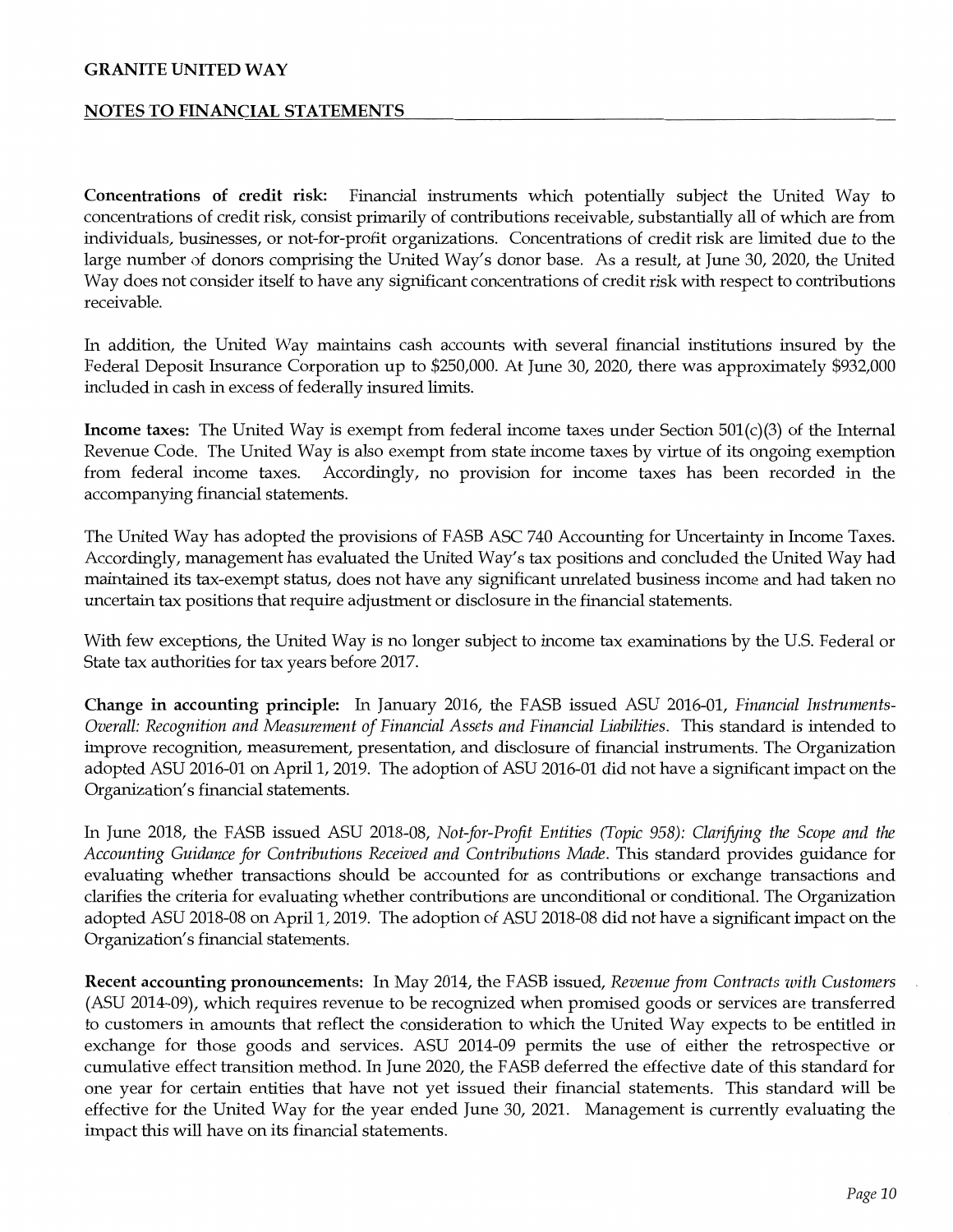## **NOTES TO FINANCIAL STATEMENTS**

In February 2016, the FASB issued, *Leases, Topic 842* (ASU 2016-02). Under ASU 2016-02, at the commencement of a long-term lease, lessees will recognize a liability equivalent to the discounted payments due under the lease agreement, as well as an offsetting right-of-use asset. Lessees (for capital and operating leases) must apply a modified retrospective transition approach for leases existing at, or entered into after, the beginning of the earliest comparative period presented in the financial statements. The modified retrospective approach would not require any transition accounting for leases that expired before the earliest comparative period presented. Lessees may not apply a full retrospective transition approach. In June 2020, the FASB deferred the effective date for this standard for one year. This standard will be effective for the United Way for the year ended June 30, 2023, with early adoption permitted. Management is currently evaluating the impact this will have on its financial statements.

#### *Note* **3.** *Fair Value Measurements*

The Fair Value Measurements Topic of the FASB Accounting Standards Codification (FASB ASC 820-10) establishes a fair value hierarchy that prioritizes the inputs to valuation techniques used to measure fair value. The hierarchy gives the highest priority to unadjusted quoted prices in active markets for identical assets or liabilities (Level 1 measurements) and the lowest priority to measurements involving significant unobservable inputs (Level 3 measurements).

The three levels of the fair value hierarchy are as follows:

- Level 1 inputs are unadjusted, quoted prices in active markets for identical assets at the measurement date. The types of assets carried at Level 1 fair value generally are securities listed in active markets. The United Way has valued their investments listed on national exchanges at the last sales price as of the day of valuation.
- Level 2 inputs are based upon quoted prices for similar instruments in active markets, quoted prices for identical or similar instruments in markets that are not active, and model-based valuation techniques for which all significant assumptions are observable in the market or can be corroborated by observable market data for substantially the full term of the assets or liabilities.
- Level 3 inputs are generally unobservable and typically reflect management's estimates of assumptions that market participants would use in pricing the asset or liability. The fair values are therefore determined using model-based techniques that include option-pricing models, discounted cash flow models, and similar techniques.

Financial assets carried at fair value on a recurring basis consist of the following at June 30, 2020:

|                                              | Level 1   | Level 2    | Level 3   |
|----------------------------------------------|-----------|------------|-----------|
| Money market funds                           | 46,212 \$ | $7,214$ \$ |           |
| Mutual funds:                                |           |            |           |
| Domestic equity                              | 72,192    |            |           |
| Fixed income                                 | 273,459   |            |           |
| Fixed income funds                           | 153,081   | 6,797      |           |
| Municipal bonds                              |           | 5,089      |           |
| Corporate bonds                              |           | 103,804    |           |
| Beneficial interest in assets held by others |           |            | 1,681,721 |
| Total                                        | 544.944   | 122,904 \$ | 1,681,721 |
|                                              |           |            |           |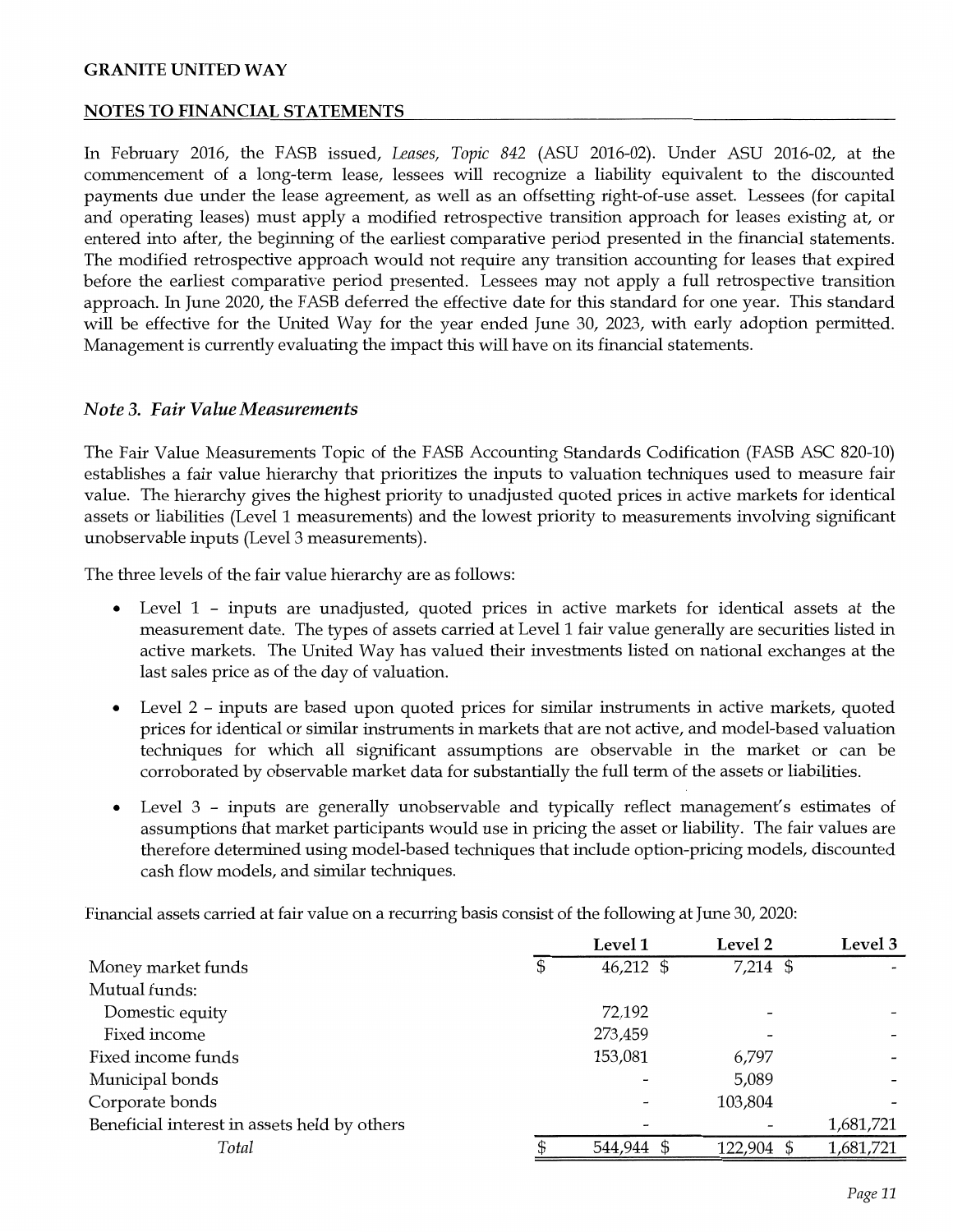## **NOTES TO FINANCIAL STATEMENTS**

|                                                                                                                                                                                                                   | Beneficial interest in<br>assets held by others |           |  |  |
|-------------------------------------------------------------------------------------------------------------------------------------------------------------------------------------------------------------------|-------------------------------------------------|-----------|--|--|
| Balance, March 31, 2019                                                                                                                                                                                           | \$                                              | 1,726,207 |  |  |
| Total unrealized losses, net of fees, included in changes in<br>net assets with donor restrictions                                                                                                                |                                                 | (44,486)  |  |  |
| Balance, June 30, 2020                                                                                                                                                                                            | S                                               | 1,681,721 |  |  |
| Amount of unrealized losses, net of fees, attributable to change in unrealized<br>losses relating to assets still held at the reporting date included in the<br>statement of activities and changes in net assets | \$                                              | (44,486)  |  |  |

All assets have been valued using a market approach, except for the beneficial interest in assets held by others, and have been consistently applied. The market approach uses prices and other relevant information generated by market transactions involving identical or comparable assets. Prices may be indicated by pricing guides, sales transactions, market trades, or other sources.

The beneficial interest in assets held by others is valued using the income approach. The value is determined by calculating the present value of future distributions expected to be received, which approximates the value of the trust's assets at June 30, 2020.

GAAP requires disclosure of an estimate of fair value for certain financial instruments. The United Way's significant financial instruments include cash and other short-term assets and liabilities. For these financial instruments, carrying values approximate fair value.

# *Note 4. Property and Equipment*

| Property and equipment, at cost, at June 30, | 2020       |
|----------------------------------------------|------------|
| Land, buildings and building improvements    | 1,425,766  |
| Leasehold improvements                       | 5,061      |
| Furniture and equipment                      | 344,369    |
| Total property and equipment                 | 1,775,196  |
| Less accumulated depreciation                | (593, 128) |
| Total property and equipment, net            | 1,182,068  |

#### *Note* 5. *Endowment Funds Held by Others*

**Agency endowed funds:** The United Way is a beneficiary of various agency endowment funds at The New Hampshire Charitable Foundation. Pursuant to the terms of the resolution establishing these funds, property contributed to The New Hampshire Charitable Foundation is held as separate funds designated for the benefit of the United Way.

In accordance with its spending policy, the Foundation may make distributions from the funds to the United Way. The distributions are approximately 4.0% of the market value of each fund per year.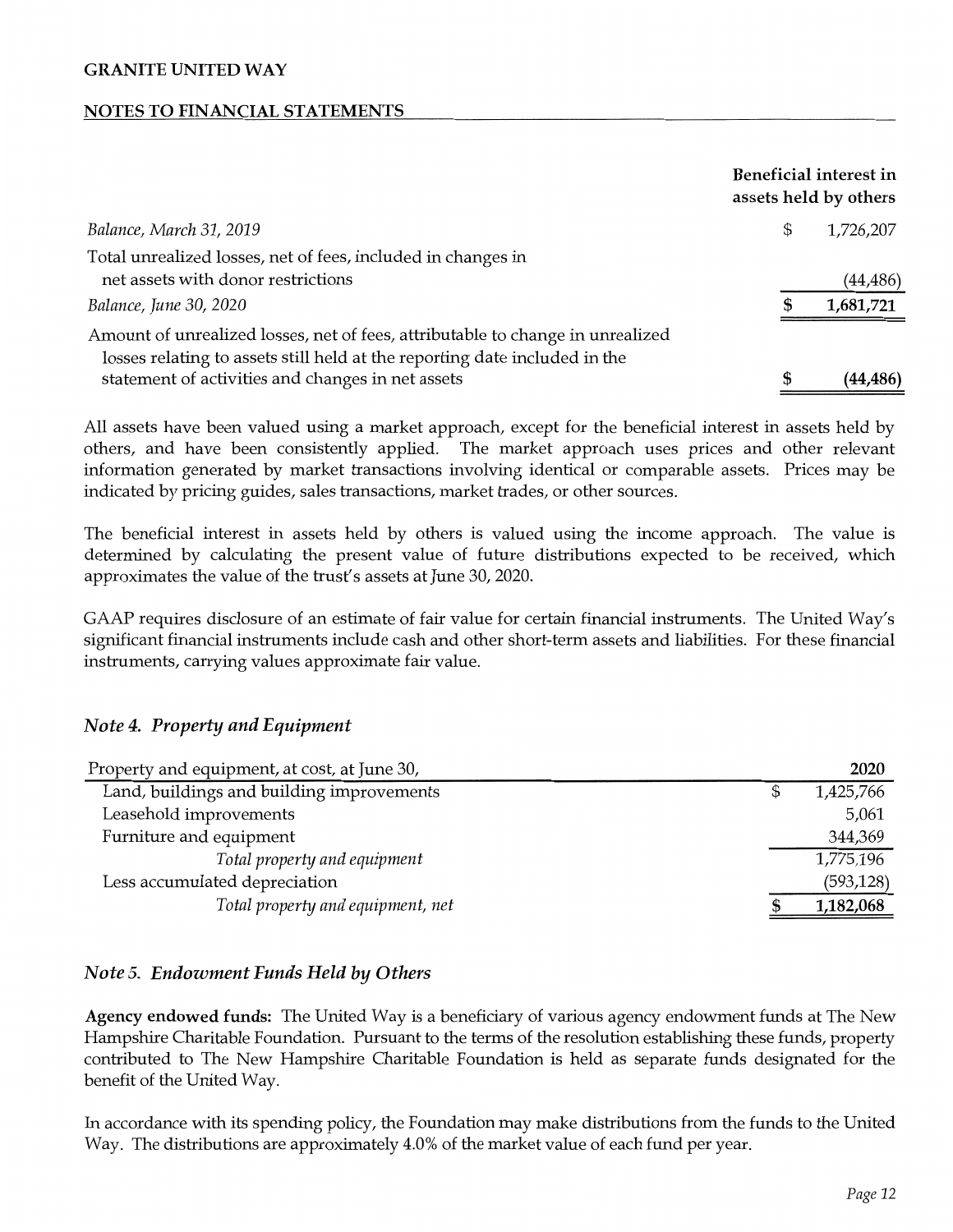## **NOTES TO FINANCIAL STATEMENTS**

The estimated value of the future distributions from the funds is included in these financial statements as required by FASB ASC 958-605, however, all property in the fund was contributed to The New Hampshire Charitable Foundation to be held and administered for the benefit of the United Way.

The United Way received \$69,111 from the agency endowed funds during the 15-month period ended June 30, 2020.

**Designated funds:** The United Way is also a beneficiary of two designated funds at The New Hampshire Charitable Foundation. Pursuant to the terms of the resolution establishing these funds, property contributed to The New Hampshire Charitable Foundation is held as a separate fund designated for the benefit of the United Way. In accordance with its spending policy, the Foundation makes distributions from the funds to the United Way. The distributions are approximately 4.0% of the market value of the fund per year.

These funds are not included in these financial statements, since although all property in these funds was contributed to The New Hampshire Charitable Foundation to be held and administered for the benefit of the United Way, The New Hampshire Charitable Foundation may redirect funds to another organization.

The United Way received \$4,444 from the designated funds during the 15-month period ended June 30, 2020. The market value of these fund's assets amounted to approximately \$108,000 at June 30, 2020.

#### *Note* **6.** *Long-term Debt*

| Long-term debt at June 30,                                                   | 2020          |
|------------------------------------------------------------------------------|---------------|
| Mortgage financed with a local bank. Interest rate at the 5-year             |               |
| Federal Home Loan Classic Advance Rate plus 2.5% (3.34% at                   |               |
| June 30, 2020). Due in monthly installments of principal and                 |               |
| interest of \$1,908 through December, 2031. Collateralized by                |               |
| the United Way's building located in Plymouth, NH.                           | \$<br>200,075 |
| Less portion payable within one year                                         | 13,639        |
| Total long-term debt                                                         | 186,436       |
| The scheduled maturities of long-term debt at June 30, 2020 were as follows: |               |
| Year Ending June 30,                                                         |               |
| 2021                                                                         | \$<br>13,639  |
| 2022                                                                         | 14,311        |
| 2023                                                                         | 15,016        |
| 2024                                                                         | 15,756        |
| 2025                                                                         | 16,532        |
| Thereafter                                                                   | 124,821       |
| Total                                                                        | 200,075       |

The mortgage note contains a financial covenant for debt service coverage, which is tested annually based on the year-end financial statements.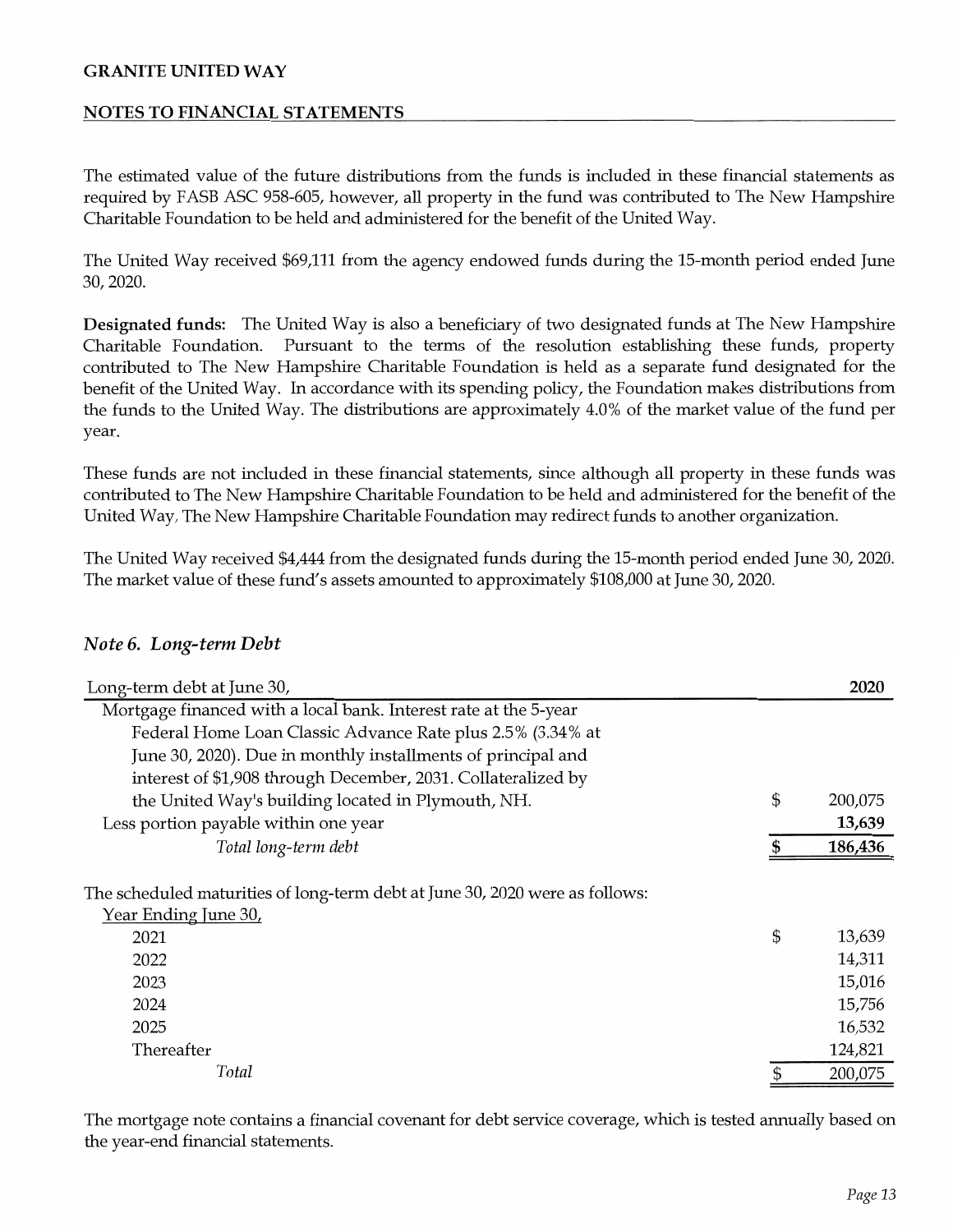# **NOTES TO FINANCIAL STATEMENTS**

The United Way has a revolving line-of-credit with Citizen's Bank with a maximum borrowing limit of \$250,000. The line-of-credit is subject to annual review and renewal. The line-of-credit agreement bears interest equal to the Wall Street Journal prime rate plus 0.25% (3.5% as of June 30, 2020) and is secured by all assets of the United Way. At June 30, 2020, there were no amounts outstanding on this line-of-credit agreement.

See Note 16 for details about the Payroll Protection loan.

# *Note* **7.** *Funds Held for Others*

The United Way held funds for others for the following projects:

| 2020        |
|-------------|
| \$<br>4,092 |
| 1,728       |
| 1,140       |
| 245         |
| 7,205       |
|             |

# *Note 8. Endowment Funds*

The United Way's endowment consists of four individual funds established for youth programs, Whole Village Resource Center, and general operating support. Its endowment includes both donor-restricted endowment funds and funds designated by the Board of Directors to function as endowments. As required by GAAP, net assets associated with endowment funds, including funds designated by the Board of Directors to function as endowments, are classified and reported based on the existence or absence of donorimposed restrictions.

*Interpretation of Relevant* Law: The United Way is subject to an enacted version of the Uniform Prudent Management of Institutional Funds Act (UPMIFA) and, thus, classifies amounts in its donor-restricted endowment funds as net assets with donor restrictions because those net assets are time restricted until the Board of Directors appropriates such amounts for expenditures. Most of those net assets are also subject to purpose restrictions that must be met before reclassifying those net assets to net assets without donor restrictions. The Board of Directors of the United Way has interpreted UPMIFA as not requiring the maintenance of purchasing power of the original gift amount contributed to an endowment fund unless a donor stipulates the contrary.

As a result of this interpretation, when reviewing its donor-restricted endowment funds, the United Way considers a fund to be underwater if the fair value of the fund is less than the sum of (a) the original value of initial and subsequent gift amounts donated to the fund and (b) any accumulations to the fund that are required to be maintained in perpetuity in accordance with the direction of the applicable donor gift instrument. The United Way has interpreted UPMIFA to permit spending from underwater funds in accordance with the prudent measures required under the law. Additionally, in accordance with UPMIFA,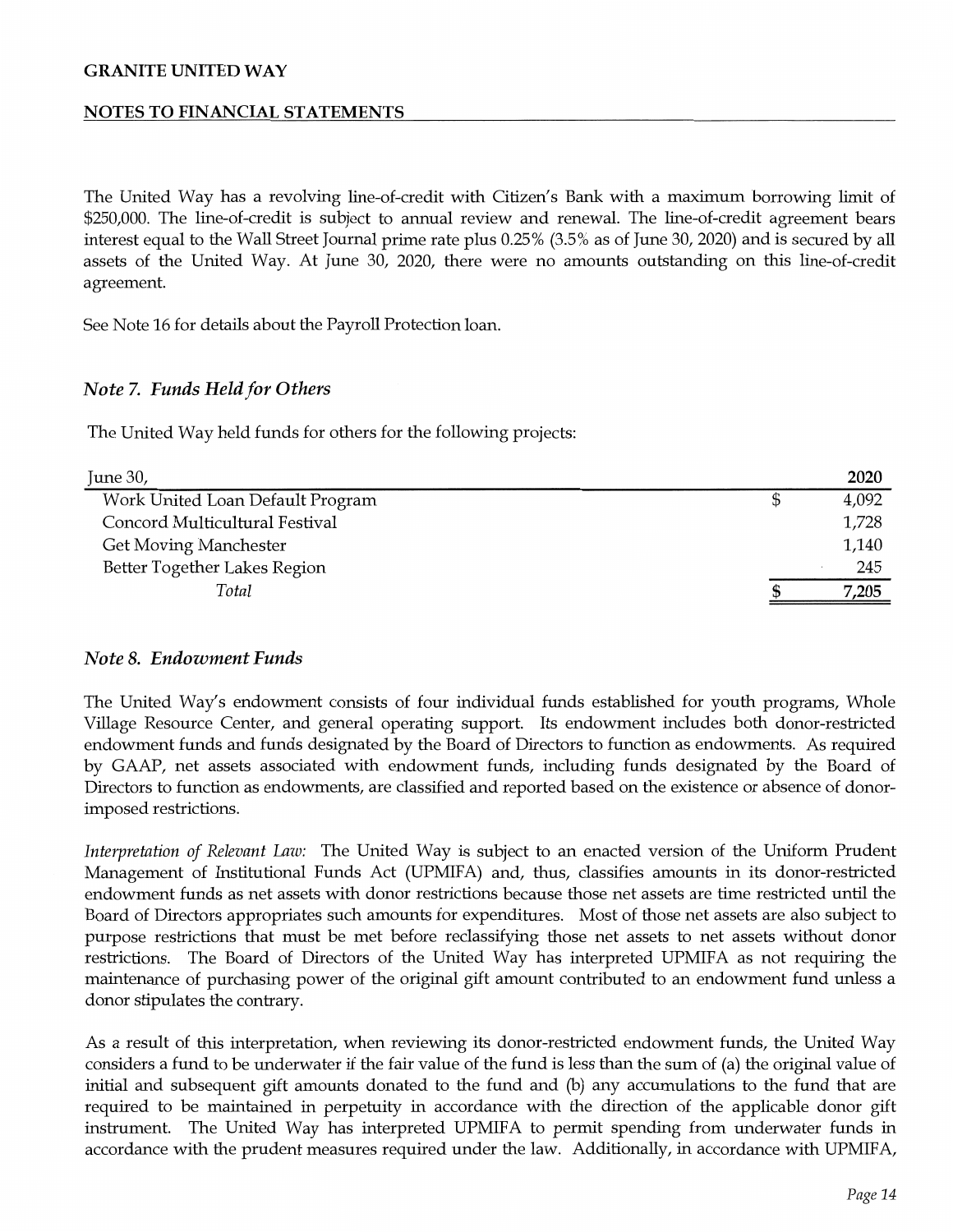#### **NOTES TO FINANCIAL STATEMENTS**

the United Way considers the following factors in making a determination to appropriate or accumulate donor-restricted endowment funds: (1) the duration and preservation of the fund, (2) the purposes of the organization and the donor-restricted endowment fund, (3) general economic conditions, (4) the possible effect of inflation and deflation, (5) the expected total return from income and the appreciation of investments, (6) other resources of the organization, and (7) the investment policies of the United Way.

*Undenvater Endowment Funds:* From time to time, the fair value of assets associated with individual donorrestricted endowment funds may fall below the level that the donor or UPMIFA requires the United Way to retain as a fund of perpetual duration. The United Way did not have any funds with deficiencies of this nature as of June 30, 2020.

*Investment Return Objectives, Risk Parameters and Strategies:* The United Way has adopted investment policies, approved by the Board of Directors, for endowment assets for the long-term. The United Way seeks to achieve an after-cost total real rate of return, including investment income as well as capital appreciation, which exceeds the annual distribution with acceptable level of risk. Investment risk is measured in terms of the total endowment fund; investment assets and allocations between asset classes and strategies are managed to not expose the fund to unacceptable level of risk.

*Spending Policy:* The United Way does not currently have a spending policy for distributions each year as they strive to operate within a budget of their current Campaign's income. To date there have been no distributions from the endowment fund.

Endowment net asset composition by type of fund as of June 30, 2020 is as follows:

|                                                                                                                     | <b>Without Donor</b><br><b>Restrictions</b> |           | <b>With Donor</b><br><b>Restrictions</b> | Total          |  |
|---------------------------------------------------------------------------------------------------------------------|---------------------------------------------|-----------|------------------------------------------|----------------|--|
| Board-designated endowment                                                                                          | \$                                          | 11,545 \$ |                                          | 11,545<br>- \$ |  |
| Donor-restricted endowment funds:<br>Original donor-restricted gift amount<br>and amounts required to be maintained |                                             |           |                                          |                |  |
| in perpetuity by donor                                                                                              |                                             |           | 142,652                                  | 142,652        |  |
| Accumulated investment gains                                                                                        |                                             |           | 76,902                                   | 76,902         |  |
| Total funds                                                                                                         |                                             | 11,545 \$ | 219,554 \$                               | 231,099        |  |

Changes in the endowment net assets as of June 30, 2020 are as follows:

|                                      | <b>Without Donor</b> |                     | <b>With Donor</b>   |      |         |
|--------------------------------------|----------------------|---------------------|---------------------|------|---------|
|                                      |                      | <b>Restrictions</b> | <b>Restrictions</b> |      | Total   |
| Endowment net assets, March 31, 2019 |                      | 10.750 \$           | 204,426 \$          |      | 215,176 |
| Investment return, net               |                      | 795                 | 15.128              |      | 15,923  |
| Endowment net assets, June 30, 2020  |                      | 11.545 \$           | 219,554             | - \$ | 231,099 |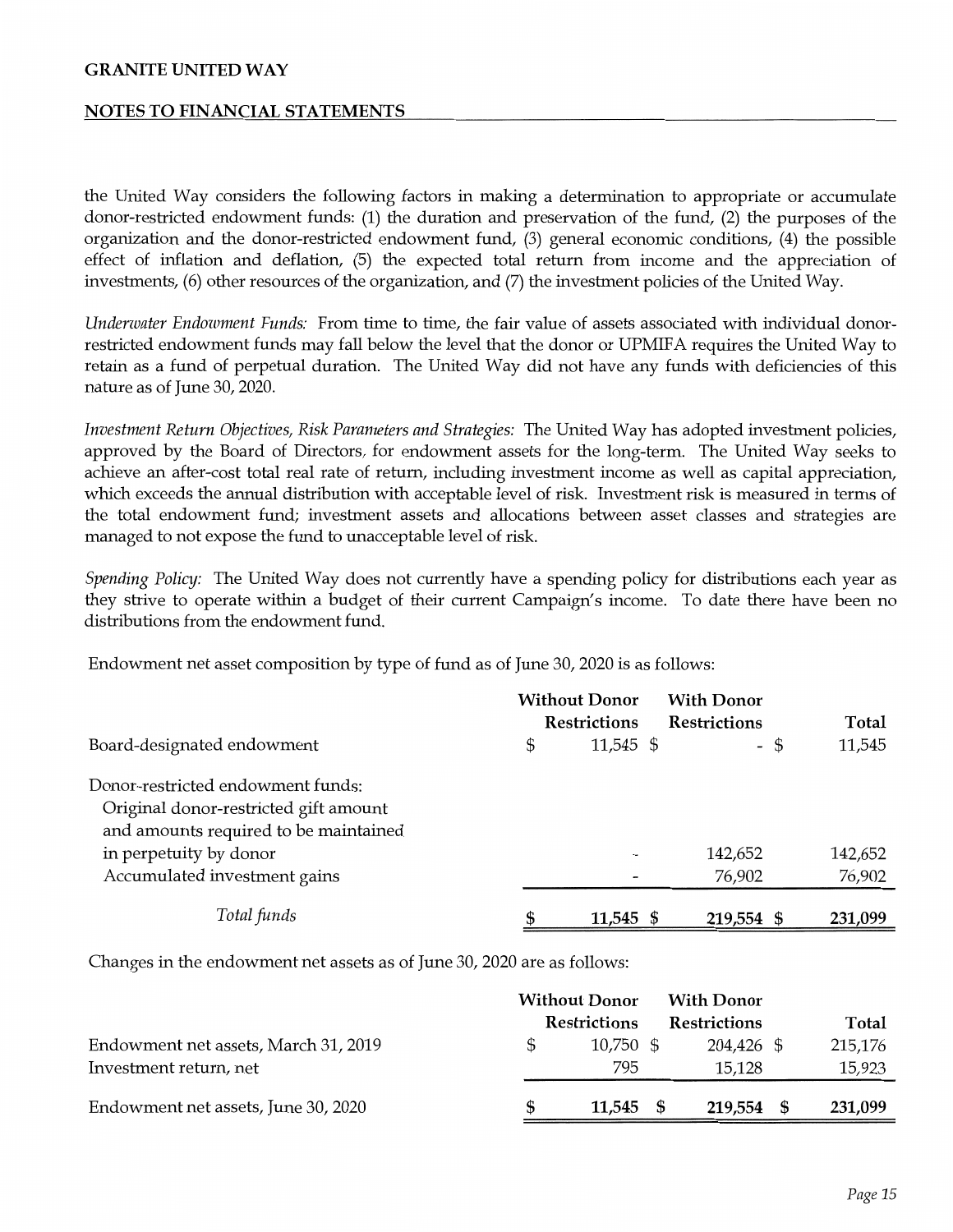# **NOTES TO FINANCIAL STATEMENTS**

# *Note* 9. *Net Assets with Donor Restrictions*

Net assets with donor restrictions are restricted for the following purposes or periods:

| June 30,                                                                                                                                                               | 2020            |
|------------------------------------------------------------------------------------------------------------------------------------------------------------------------|-----------------|
| Subject to expenditure for specified time period:                                                                                                                      |                 |
| Contributions receivable related to campaigns                                                                                                                          | \$<br>2,391,152 |
| Designations payable to other agencies and United Ways                                                                                                                 | (473, 653)      |
|                                                                                                                                                                        | 1,917,499       |
| Subject to expenditure for specified purpose:                                                                                                                          |                 |
| COVID-19 Relief Fund                                                                                                                                                   | 351,111         |
| Public Health Network services                                                                                                                                         | 310,875         |
| Leader in Me                                                                                                                                                           | 167,160         |
| Literacy Program                                                                                                                                                       | 153,486         |
| Manchester Proud                                                                                                                                                       | 135,554         |
| Work United                                                                                                                                                            | 39,110          |
| Other programs                                                                                                                                                         | 15,000          |
|                                                                                                                                                                        | 1,172,296       |
| Endowments subject to the United Way's spending<br>policy and appropriation:<br>Investments in perpetuity (original amounts of<br>\$142,652), which once appropriated, |                 |
| is expendable to support:                                                                                                                                              |                 |
| Whole Village Resource Center                                                                                                                                          | 106,343         |
| <b>General Operations</b>                                                                                                                                              | 86,752          |
| Youth Programs                                                                                                                                                         | 26,459          |
|                                                                                                                                                                        | 219,554         |
| Beneficial interest in assets held by others:                                                                                                                          |                 |
| Agency endowed funds at the New Hampshire                                                                                                                              |                 |
| Charitable Foundation                                                                                                                                                  | 1,681,721       |
| Total net assets with donor restrictions                                                                                                                               | \$<br>4,991,070 |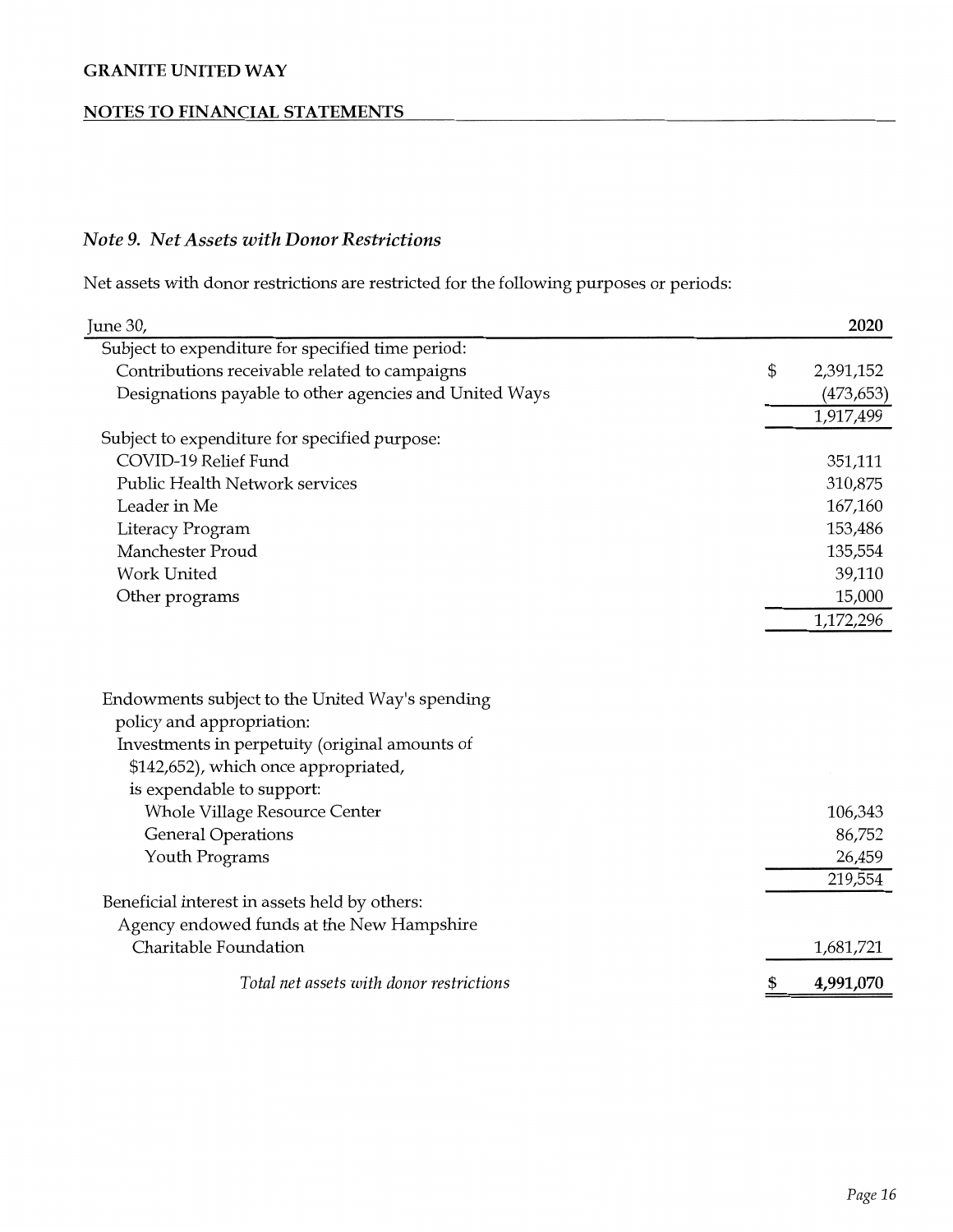## **NOTES TO FINANCIAL STATEMENTS**

# *Note 10. Net Assets Released from Donor Restrictions*

Net assets were released from donor restrictions by incurring expenses satisfying the restricted purposes or by occurrence of the passage of time or other events specified by donors. The net assets released from restrictions are as follows:

| June 30,                                          | 2020            |
|---------------------------------------------------|-----------------|
| Purpose restrictions accomplished:                |                 |
| <b>Public Health Network services</b>             | \$<br>1,355,482 |
| 211 New Hampshire                                 | 874,453         |
| COVID-19 Relief Fund                              | 540,237         |
| Manchester Proud                                  | 492,021         |
| Other program services                            | 280,983         |
| Work United                                       | 215,889         |
| Leader in Me                                      | 172,858         |
| Volunteer Income Tax Assistance                   | 171,306         |
|                                                   | 4,103,229       |
| Time restrictions expired                         | 5,096,357       |
| Total net assets released from donor restrictions | 9,199,586       |

# *Note 11. Liquidity and Availability of Resources*

The United Way's financial assets available within one year of the statement of financial position date for general expenditure are as follows:

| June 30,                                                                   | 2020            |
|----------------------------------------------------------------------------|-----------------|
| Cash                                                                       | \$<br>1,205,303 |
| Investments                                                                | 667,572         |
| Contributions receivable, net                                              | 2,519,281       |
| Beneficial interest in trust                                               | 1,681,721       |
| Accounts and rent receivable                                               | 28,732          |
| Total financial assets                                                     | 6,102,609       |
| Less amounts unavailable for general expenditures within one year, due to: |                 |
| Restricted by donors with time or purpose restrictions                     | (135, 554)      |
| Subject to appropriation and satisfaction or donor restrictions            | (219, 554)      |
| Agency endowed funds at the New Hampshire Charitable Foundation            | (1,681,721)     |
| Total amounts unavailable for general expenditure within one year          | (2,036,829)     |
| Amounts unavailable to management without Board's approval:                |                 |
| Board designated endowment                                                 | (11, 545)       |
| Total financial assets available to management                             |                 |
| for general expenditure within one year                                    | 4,054,235       |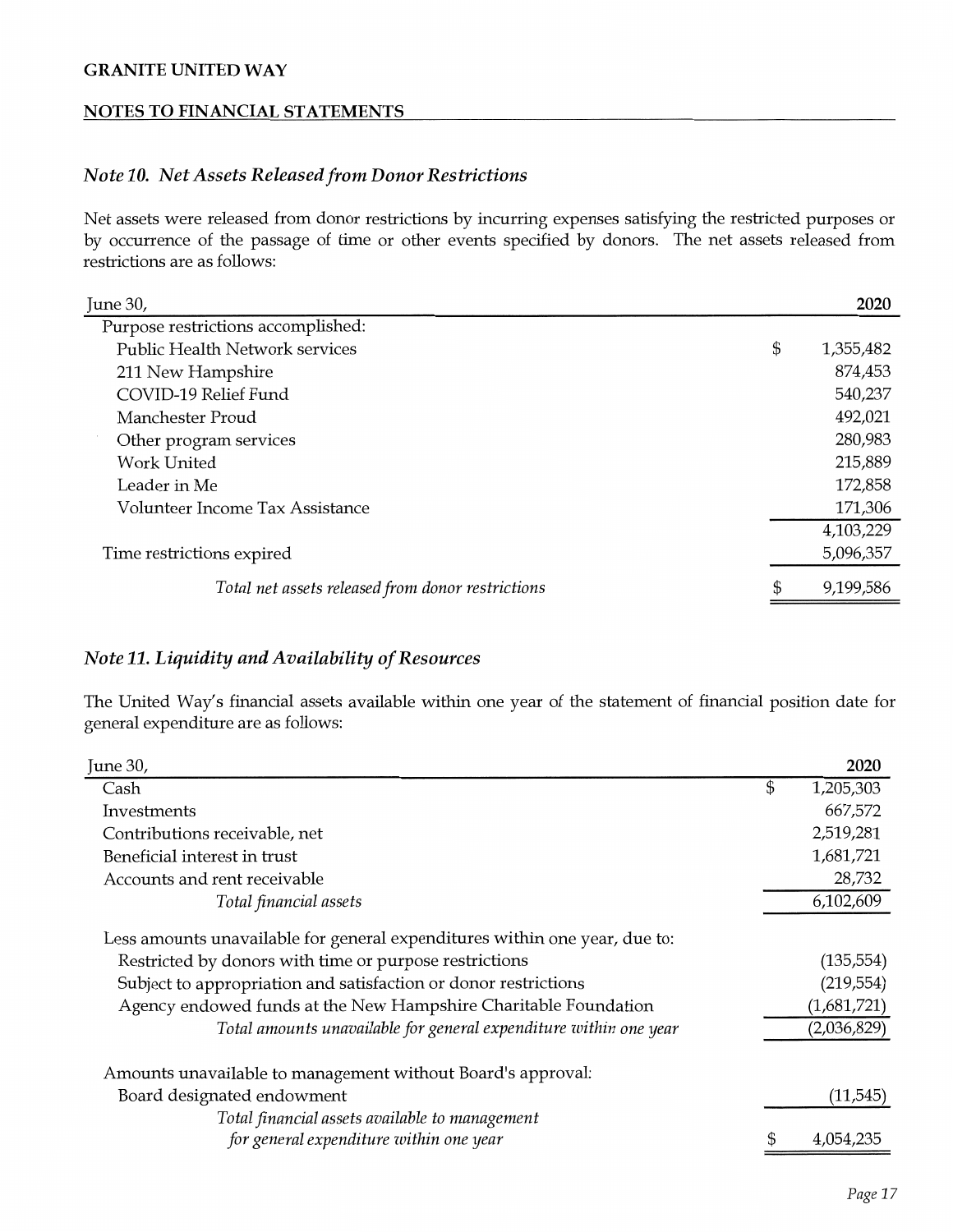### **NOTES TO FINANCIAL STATEMENTS**

#### *Liquidity Management*

The United Way maintains a policy of structuring its financial assets to be available as its general expenditures, liabilities, and other obligations come due. To help manage unanticipated liquidity needs the United Way has committed a line of credit of \$250,000, which **it** could draw upon. Additionally, the United Way has board designated net assets without donor restrictions that, while the United Way does not intend to spend these for purposes other than those identified, the amounts could be made available for current operations, if necessary.

### *Note 12. Pension Fund*

The United Way sponsors a tax-deferred annuity plan qualified under Section 403(b) of the Internal Revenue Code, whereby electing employees contribute a portion of their salaries to the plan. For the 15-month period ended June 30, 2020 the United Way contributed \$123,621 to employees participating in the plan.

### *Note 13. Lease Commitments*

During a prior year, the United Way entered into an operating lease agreement for a four year term commencing September 1, 2017 through August 31, 2021 for an office space in Concord, New Hampshire. The lease required monthly payments of \$3,337 through August 31, 2018 and increases 3% annually on each anniversary date of the lease thereafter.

During a prior year, the United Way entered into an operating lease agreement for a five year term commencing July 15, 2016 through June 30, 2021 for an office space in Manchester, New Hampshire. The lease required monthly payments of \$5,905 through June 30, 2019 and increases by 3% annually on each anniversary date of the lease thereafter.

During a prior year, the United Way entered into an operating lease agreement for a five year term commencing on September 1, 2018 through August 31, 2023 for an office space in Lebanon, New Hampshire. The lease requires monthly payments of \$1,760 through August 31, 2020. After August 31, 2020, the rent will increase each year depending on the consumer price index. The lease requires payments for common costs.

During a prior year, the United Way entered into an operating lease agreement for a two year term commencing on January 1, 2019 through December 31, 2020 for an office space in Berlin, New Hampshire. The lease requires monthly payments of \$187 through December 31, 2020. The lease continues on a month to month basis after December 31, 2020.

Total rent expense for these leases amounted to approximately \$173,000 for the 15-month period ended June 30, 2020.

The United Way leases multiple copier machines under the terms of operating lease agreements. The monthly lease payments amount to approximately \$2,100. The lease expense amounted to approximately \$31,000 for these leases for the 15-month period ended June 30, 2020.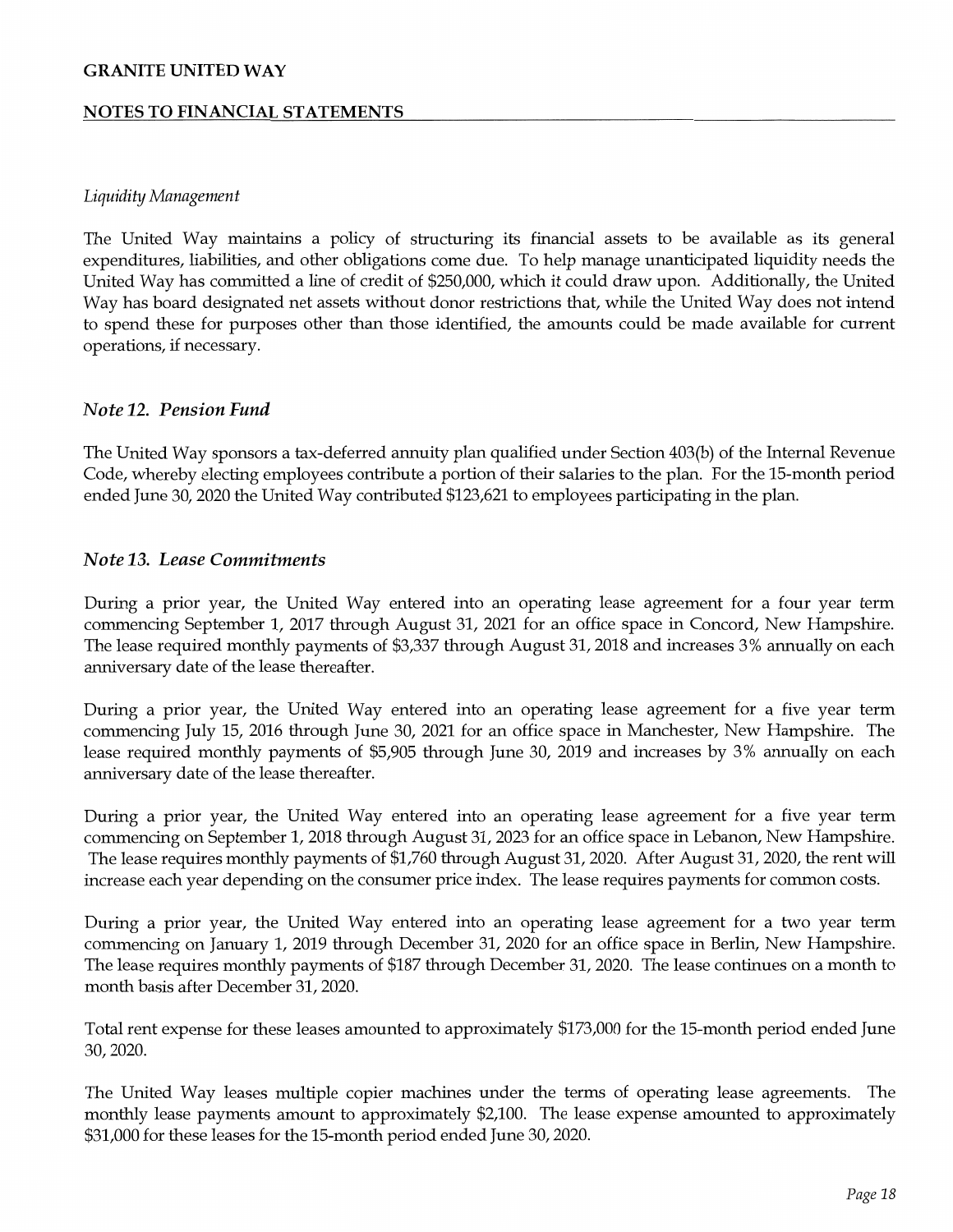#### **NOTES TO FINANCIAL STATEMENTS**

The United Way's future minimum lease commitments are as follows:

| Year ending June, 30 |               |  |
|----------------------|---------------|--|
| 2021                 | 161,561<br>\$ |  |
| 2022                 | 42,633        |  |
| 2023                 | 34,155        |  |
| 2024                 | 3,520         |  |
| Total                | 241,869       |  |

#### *Note 14. Commitments*

In Plymouth, the United Way rents space in a building which they own and occupy to twelve non-affiliated, non-profit organizations. The monthly lease payments range from \$125 to \$1,500 per month. For the 15 month period ended June 30, 2020, the rental income amounted to \$103,758.

# *Note 15. Payment to Affiliated Organizations and Related Party*

The United Way pays dues to United Way of Worldwide. The United Way's dues paid to this affiliated organization aggregated \$132,477 for the 15-month period ended June 30, 2020.

#### *Note 16. COVID -19 and the Paycheck Protection Program Loan*

In December 2019, a novel strain of coronavirus ("COVID-19") was reported in China. The World Health Organization has declared COVID-19 to constitute a "Public Health Emergency of International Concern." This outbreak has impacted virtually every industry and has created volatility in the stock markets throughout the world. Many federal and state governments have implemented numerous restrictions, mandated various closures and quarantine requirements in connection with the COVID-19 outbreak. The extent of the impact of the COVID-19 on the United Way's operational and financial performance will depend on future developments, including the duration and spread of the outbreak and the impact on the United Way's donors and employees, all of which are uncertain and cannot be predicted.

In April 2020, the United Way received \$772,500 in funds from the federal Paycheck Protection Program (PPP). The PPP is a loan designed to provide a direct incentive for small businesses to keep their workers on the payroll. SBA will forgive loans if all employees are kept on the payroll for the specified period of time and the money is used for payroll, rent, mortgage interest, or utilities. Any amounts not forgiven at the end of the program period convert into a loan with 1 % interest, payable over 2 years.

In the absence of forgiveness, the following is a summary of the future maturities due:

| Year Ending June 30, |         |
|----------------------|---------|
| 2021                 | 341,904 |
| 2022                 | 430,596 |
| Total                | 772,500 |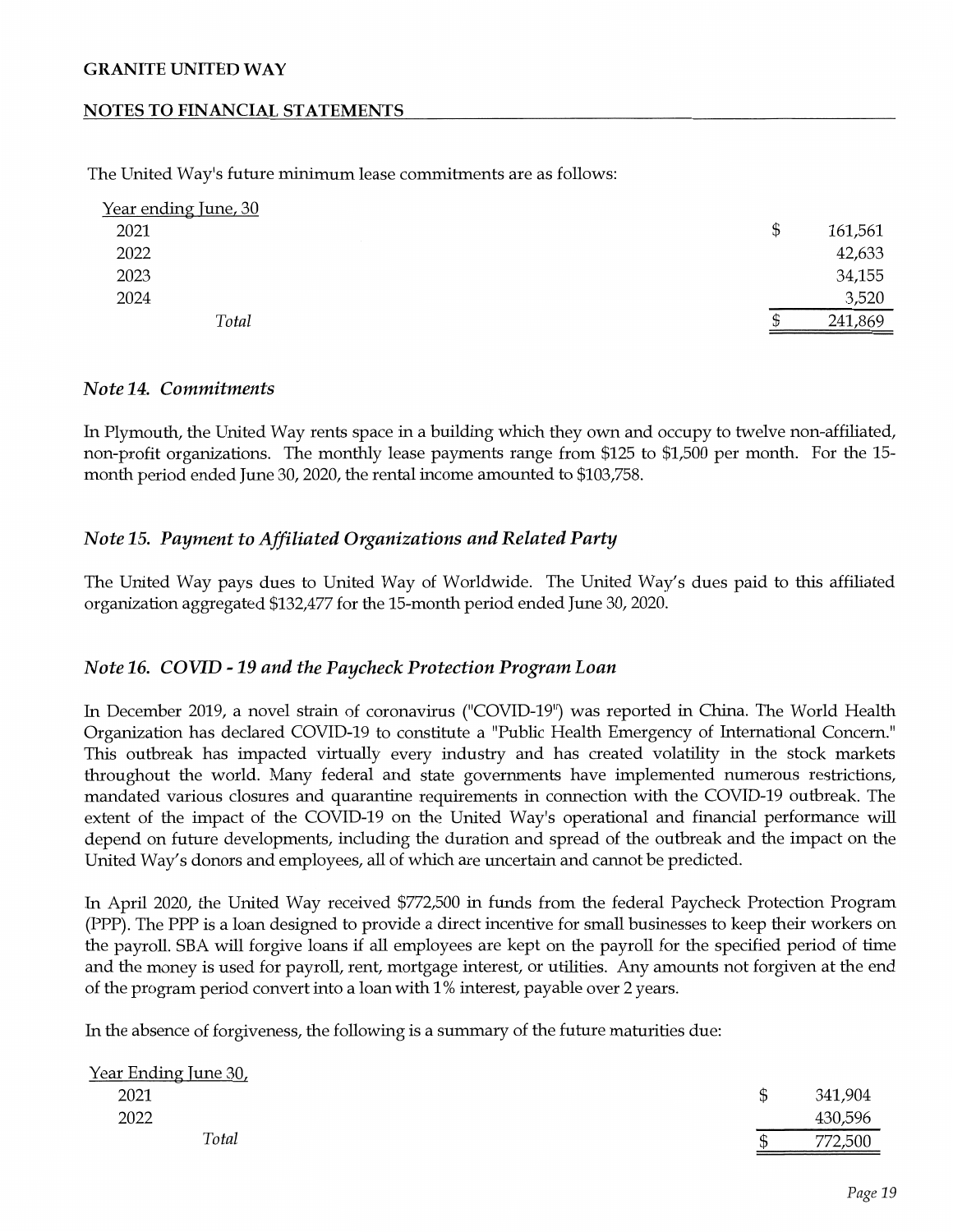# **NOTES TO FINANCIAL STATEMENTS**

# *Note 17. Subsequent Events*

The United Way has evaluated subsequent events through November 19, 2020, the date which the financial statements were available to be issued and have not evaluated subsequent events after that date. There were no subsequent events that would require disclosure in financial statements for the 15-month period ended June 30, 2020.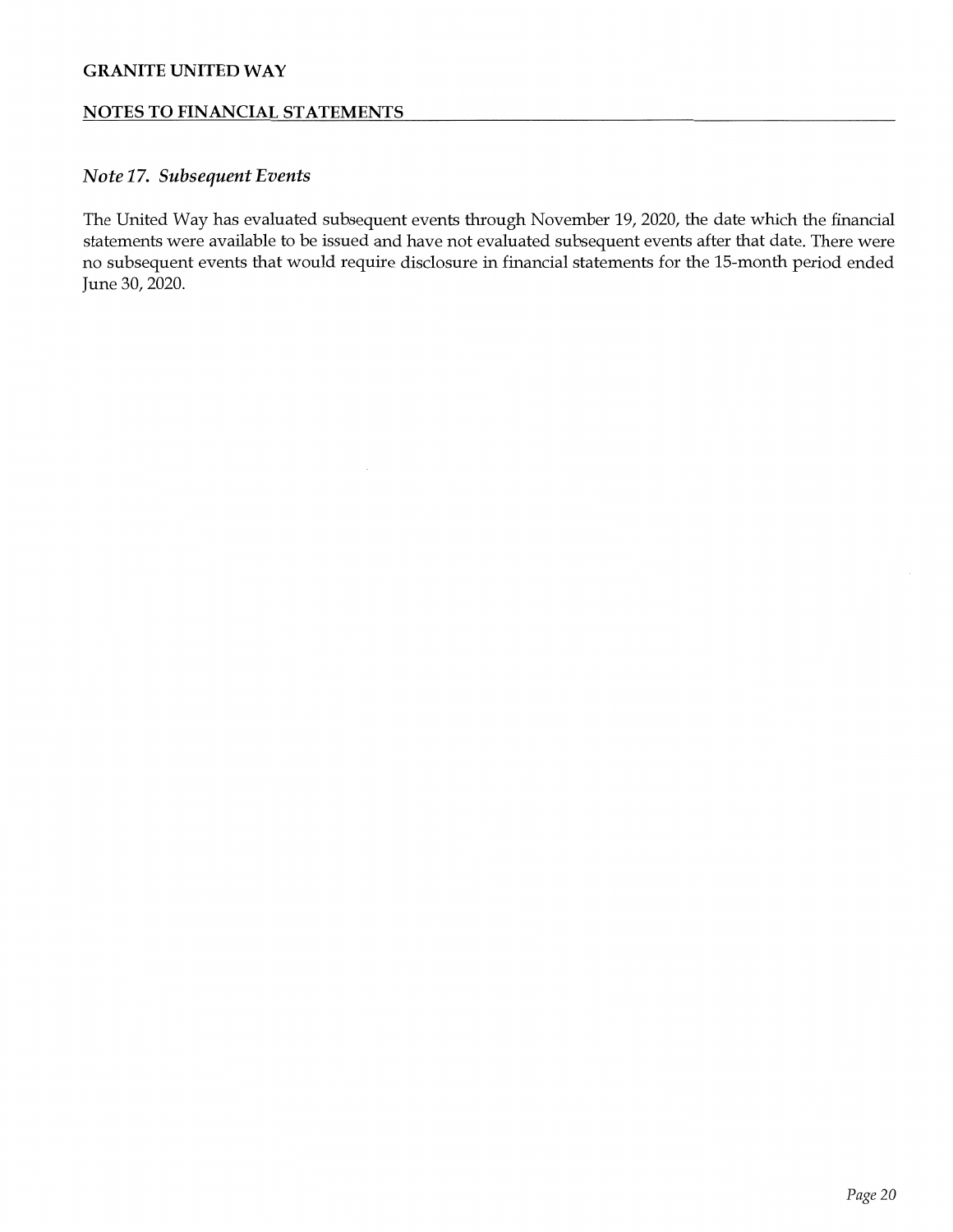#### **SCHEDULE OF EXPENDITURES OF FEDERAL AWARDS**

**15-Month Period Ended June 30, 2020** 

| Federal Grantor<br>Pass-through Grantor                                                                  | Pass-through<br><b>Entity Identifying</b> | Federal<br><b>CFDA</b> | Federal         | Expenditures<br>to |
|----------------------------------------------------------------------------------------------------------|-------------------------------------------|------------------------|-----------------|--------------------|
| Program Title                                                                                            | Number                                    | Number                 | Expenditures    | Subrecipients      |
| Regional Public Health Network Services Cluster                                                          |                                           |                        |                 |                    |
| U.S. Department of Health and Human Services                                                             |                                           |                        |                 |                    |
| State of N.H. Department of Health and Human Services - South Central Public Health Network              |                                           |                        |                 |                    |
| Block Grants for Prevention and Treatment of Substance Abuse                                             | 05-95-92-920510-3380                      | 93.959                 | \$<br>154,392   | \$<br>133,953      |
| Hospital Preparedness Program & Public Health Emergency Preparedness Aligned Coop Agreements             | 05-95-90-902510-7545                      | 93.074                 | 98,599          | 85,653             |
| Public Health Crisis Response                                                                            |                                           | 93.354                 | 545             |                    |
| Preventive Health and Health Services Block Grant                                                        | 05-95-90-901010-5362                      | 93.758                 | 35,199          | 35,199             |
| <b>Immunization Cooperative Agreements</b>                                                               |                                           | 93.268                 | 603             |                    |
| Young Adult Leadership Program                                                                           | 05-95-92-920510-3395                      | 93.243                 | 12,855          | 12,148             |
| Young Adult Substance Misuse Prevention Strategies                                                       | 05-95-92-920510-3395                      | 93.243                 | 109,786         | 99,605             |
| Total State of N.H. Department of Health and Human Services - South Central Public Health Network        |                                           |                        | 411,979         | 366,558            |
| State of N.H. Department of Health and Human Services - Capital Area Public Health Network               |                                           |                        |                 |                    |
| Block Grants for Prevention and Treatment of Substance Abuse                                             |                                           | 93.959                 | 137,063         |                    |
| Hospital Preparedness Program & Public Health Emergency Preparedness Aligned Coop Agreements             |                                           | 93.074                 | 113,268         |                    |
| Public Health Crisis Response                                                                            |                                           | 93.354                 | 442             |                    |
| Preventive Health and Health Services Block Grant                                                        |                                           | 93.758                 | 37,592          |                    |
| <b>Immunization Cooperative Agreements</b>                                                               |                                           | 93.268                 | 16,873          |                    |
| Young Adult Leadership Program                                                                           | 05-95-92-920510-3395                      | 93.243                 | 13,451          | 12,000             |
| Young Adult Substance Misuse Prevention Strategies                                                       | 05-95-92-920510-3395                      | 93.243                 | 97,430          | 95,424             |
| Total State of N.H. Department of Health and Human Services - Capital Area Public Health Network         |                                           |                        | 416,119         | 107,424            |
| State of N.H. Department of Health and Human Services - Carroll County Coalition for Public Health       |                                           |                        |                 |                    |
| Block Grants for Prevention and Treatment of Substance Abuse                                             |                                           | 93.959                 | 146,157         |                    |
| Hospital Preparedness Program & Public Health Emergency Preparedness Aligned Coop Agreements             |                                           | 93.074                 | 101,013         |                    |
| Preventive Health and Health Services Block Grant                                                        |                                           | 93.758                 | 36,929          |                    |
| Immunization Cooperative Agreements                                                                      | 05-95-90-902510-5178                      | 93.268                 | 14,323          | 394                |
| Young Adult Leadership Program                                                                           | 05-95-92-920510-3395                      | 93.243                 | 13,296          | 12,000             |
| Young Adult Substance Misuse Prevention Strategies                                                       | 05-95-92-920510-3395                      | 93.243                 | 65,856          | 4,201              |
| Total State of N.H. Department of Health and Human Services - Carroll County Coalition for Public Health |                                           |                        | 377,574         | 16,595             |
| Total Regional Public Health Network Services Cluster                                                    |                                           |                        | 1,205,672       | 490,577            |
| U.S. Internal Revenue Services                                                                           |                                           |                        |                 |                    |
| Department of the Treasury                                                                               |                                           |                        |                 |                    |
| Volunteer Income Tax Assistance (VITA) Matching Grant Program                                            |                                           | 21.009                 | 63,089          |                    |
|                                                                                                          |                                           |                        |                 |                    |
| U.S. Department of Health and Human Services                                                             |                                           |                        |                 |                    |
| State of N.H. Division for Behavioral Health, Bureau of Drug and Alcohol Services                        |                                           |                        |                 |                    |
| State Opioid Response Grant                                                                              |                                           | 93.788                 | 512,032         |                    |
| <b>Total Expenditures of Federal Awards</b>                                                              |                                           |                        | 1,780,793<br>\$ | 490,577<br>\$      |
| The accompanying notes are an integral part of this schedule.                                            |                                           |                        |                 | Page 21            |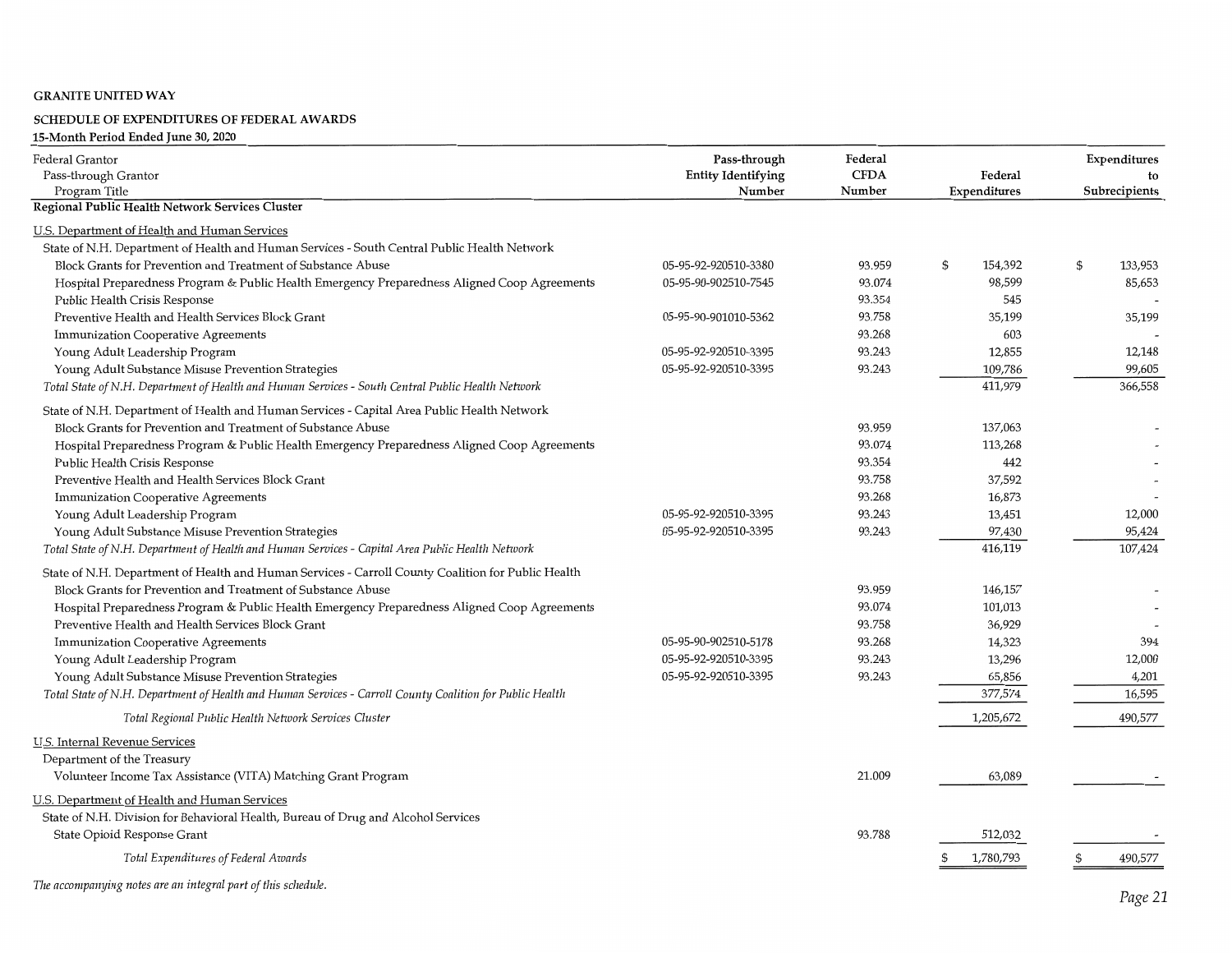# **NOTES TO SCHEDULE OF EXPENDITURES OF FEDERAL AWARDS**

### *Note* **1.** *Basis of Presentation*

The Schedule of Expenditures of Federal Awards ("the Schedule'') includes the federal grant activity of Granite United Way ("the United Way"), under programs of the federal government for the 15-month period ended June 30, 2020. The information in this schedule is presented in accordance with the requirements of the Office of Management and Budget (0MB) *Uniform Guidance.* Because the schedule presents only a selected portion of the operations of the United Way, it is not intended to and does not present the financial position, changes in net assets, or cash flows of the United Way.

### *Note 2. Basis of Accounting*

This schedule is prepared on the same basis of accounting as the United Way's financial statements. The United Way uses the accrual basis of accounting. Expenditures represent only the federally funded portions of the program. Therefore, some amounts presented in this schedule may differ from amounts presented in, or used in the preparation of, the basic financial statements.

### *Note* **3.** *Program Costs*

The amounts shown as current year expenditures represent only the federal grant portion of the program costs. Entire program costs could be more than shown. Such expenditures are recognized following, as applicable, either the cost principles in the 0MB Circular A-122, Cost Principles for Non-Profit Organizations, or the cost principles contained in Title 2 U.S. Code of Federal Regulations Part 200, Uniform Administrative Requirements, Cost Principles, and Audit Requirements for Federal Awards, wherein certain types of expenditures are not allowable or are limited as to reimbursement.

#### *Note 4. Major Programs*

In accordance with 0MB Uniform Guidance, major programs are determined using a risk-based approach. Programs in the accompanying Schedule are determined by the independent auditor to be major programs.

#### *Note* 5. *Indirect Cost Rate*

The amount expended includes \$65,600 claimed as an indirect cost recovery. The United Way elected to use the 10-percent de minimis indirect cost rate allowed under the Uniform Guidance.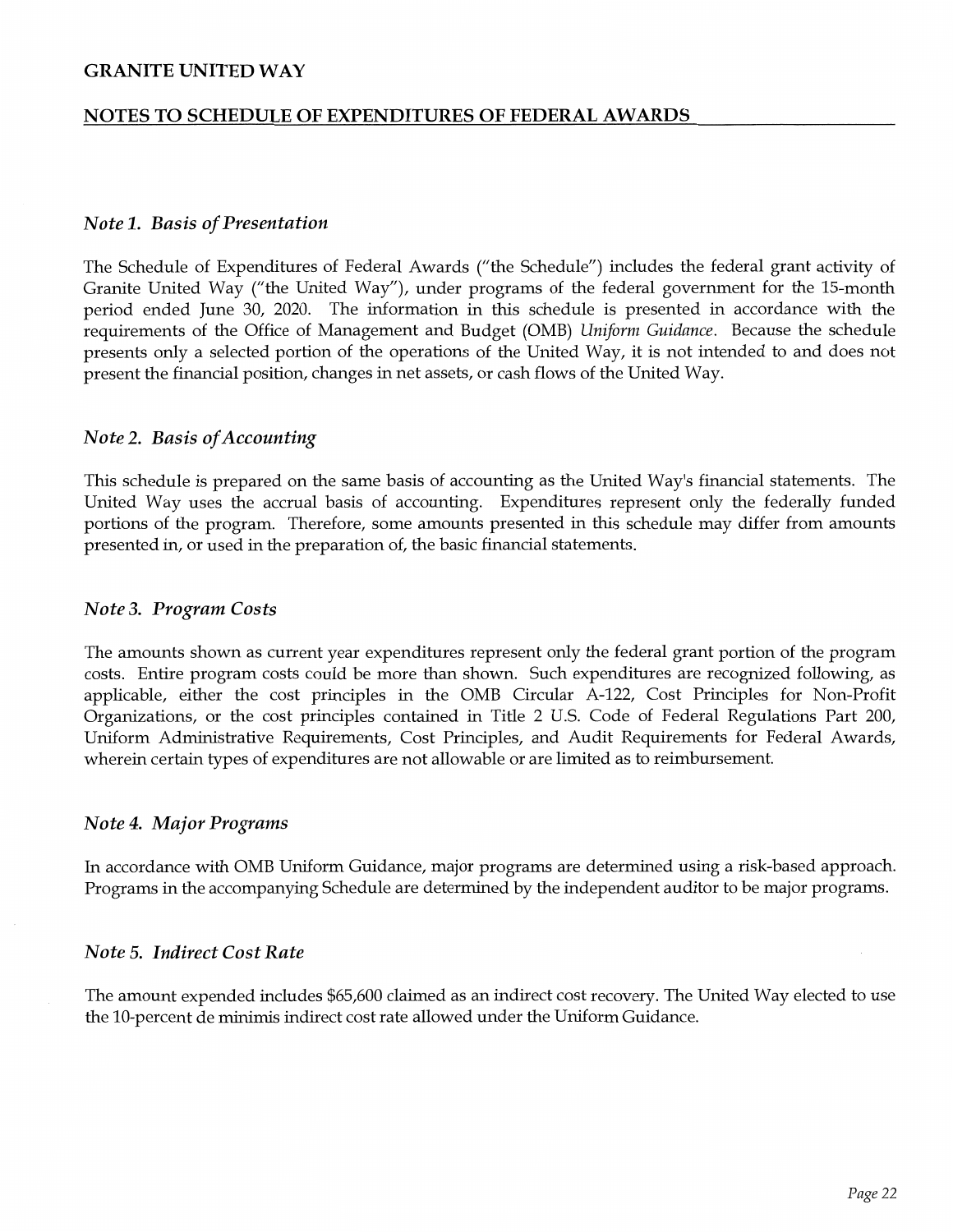

# **REPORT ON INTERNAL CONTROL OVER FINANCIAL REPORTING AND ON COMPLIANCE AND OTHER MATTERS BASED ON AN AUDIT OF FINANCIAL STATEMENTS PERFORMED IN ACCORDANCE WITH**  *GOVERNMENT AUDITING STANDARDS*

# *INDEPENDENT AUDITOR'S REPORT*

To the Board of Directors Granite United Way Manchester, New Hampshire 03101

We have audited, in accordance with auditing standards generally accepted in the United States of America and the standards applicable to financial audits contained in *Government Auditing Standards*  issued by the Comptroller General of the United States, the financial statements of the governmental activities, the business-type activities, the aggregate discretely presented component units, each major fund, and the aggregate remaining fund information of Granite United Way as of and for the 15-month period ended June 30, 2020, and the related notes to the financial statements, which collectively comprise Granite United Way's basic financial statements, and have issued our report thereon dated November 19, 2020.

#### *Internal Control over Financial Reporting*

In planning and performing our audit of the financial statements, we considered Granite United Way's internal control over financial reporting (internal control) to determine the audit procedures that are appropriate in the circumstances for the purpose of expressing our opinions on the financial statements, but not for the purpose of expressing an opinion on the effectiveness of Granite United Way's internal control. Accordingly, we do not express an opinion on the effectiveness of Granite United Way's internal control.

A *deficiency in internal control* exists when the design or operation of a control does not allow management or employees in the normal course of performing their assigned functions, to prevent, or detect and correct misstatements on a timely basis. A *material weakness* is a deficiency, or a combination of deficiencies, in internal control, such that there is a reasonable possibility that a material misstatement of the entity's financial statements will not be prevented or detected and corrected on a timely basis. A *significant deficiency* is a deficiency, or a combination of deficiencies, in internal control that is less severe than a material weakness, yet important enough to merit attention by those charged with governance.

*Page* 23

70 Commercial Street, 4th Floor Concord, NH 03301

v: 603-224-5357 f: 603-224-3792

59 Emerald Street Keene, NH 03431

v: 603-357-7665

f: 603-224-3792

44 School Street Lebanon, NH 03766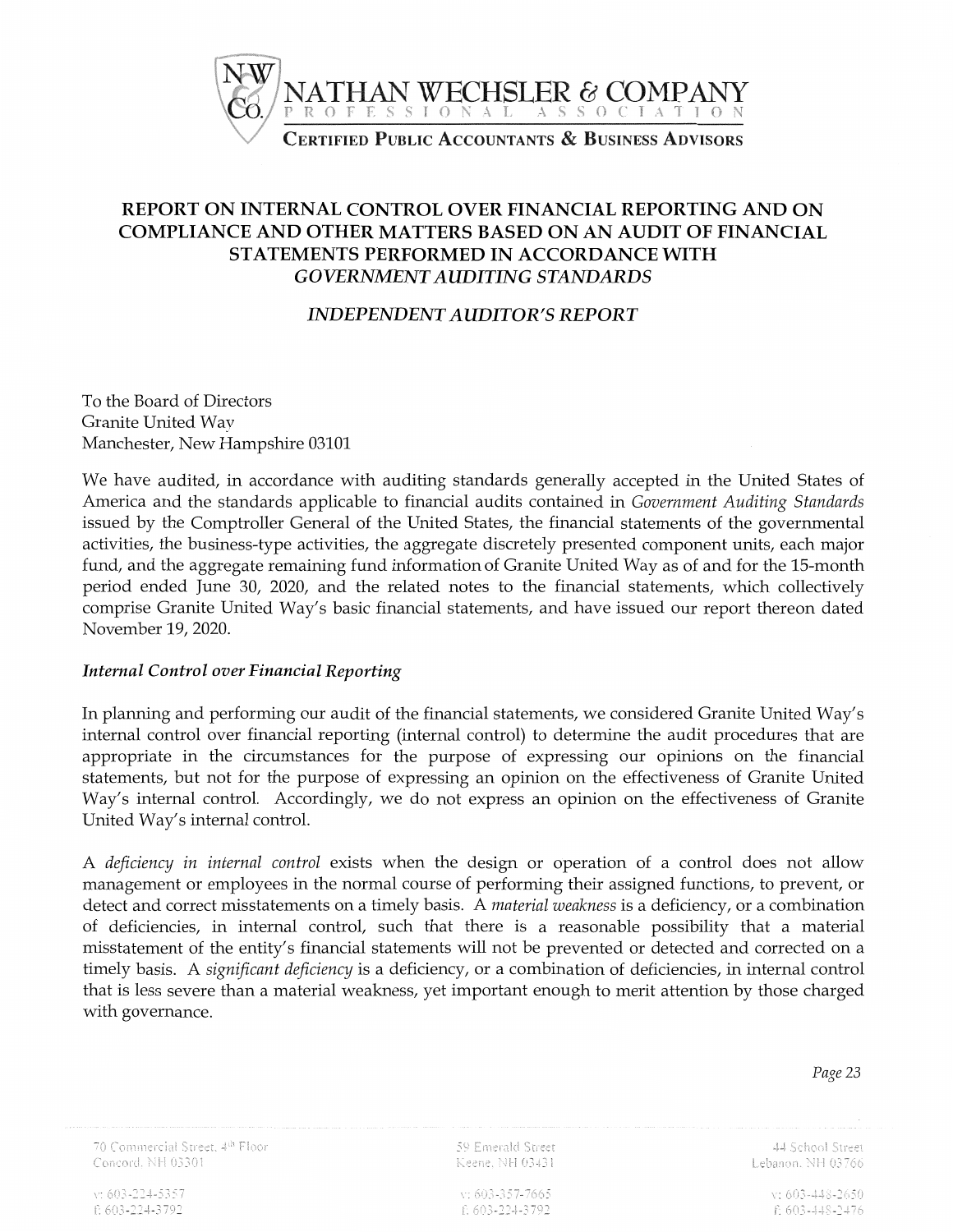Our consideration of internal control over financial reporting was for the limited purpose described in the first paragraph of this section and was not designed to identify all deficiencies in internal control over financial reporting that might be material weaknesses or significant deficiencies. Given these limitations, during our audit we did not identify any deficiencies in internal control over financial reporting that we consider to be material weaknesses. However, material weaknesses may exist that have not been identified.

# *Compliance and Other Matters*

As part of obtaining reasonable assurance about whether Granite United Way's financial statements are free from material misstatement, we performed tests of its compliance with certain provisions of laws, regulations, contracts, and grant agreements, noncompliance with which could have a direct and material effect on the determination of financial statement amounts. However, providing an opinion on compliance with those provisions was not an objective of our audit and, accordingly, we do not express such an opinion. The results of our tests disclosed no instances of noncompliance or other matters that are required to be reported under *Government Auditing Standards.* 

# *Purpose of this Report*

The purpose of this report is solely to describe the scope of our testing of internal control and compliance and the results of that testing, and not to provide an opinion on the effectiveness of the entity's internal control or on compliance. This report is an integral part of an audit performed in accordance with *Government Auditing Standards* in considering the entity's internal control and compliance. Accordingly, this communication is not suitable for any other purpose.

Nathan Wechsler & Company

Concord, New Hampshire November19,2020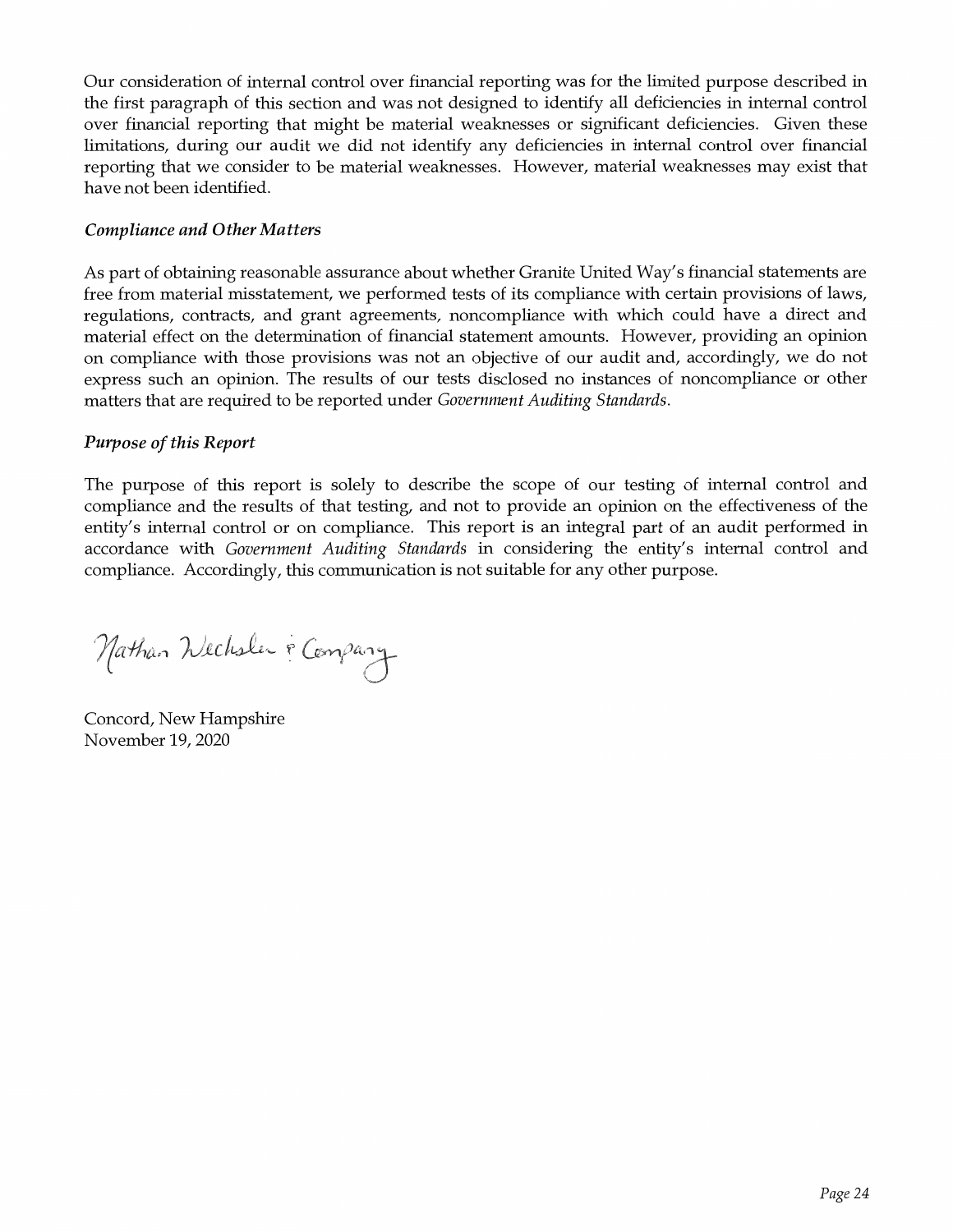

# *REPORT ON COMPLIANCE FOR EACH MAJOR FEDERAL PROGRAM AND REPORT ON INTERNAL CONTROL OVER COMPLIANCE IN ACCORDANCE WITH THE UNIFORM GUIDANCE*

# *INDEPENDENT AUDITOR'S REPORT*

To the Board of Directors Granite United Way Manchester, New Hampshire 03101

# *Report on Compliance for Each Major Federal Program*

We have audited Granite United Way's compliance with the types of compliance requirements described in the *0MB Compliance Supplement* that could have a direct and material effect on each of Granite United Way's major federal programs for the 15-month period ended June 30, 2020. Granite United Way's major federal programs are identified in the summary of auditor's results section of the accompanying Schedule of Findings and Questioned Costs.

#### *Management's Responsibility*

Management is responsible for compliance with federal statutes, regulations, and the terms and conditions of its federal awards applicable to its federal programs.

#### *Auditor's Responsibility*

Our responsibility is to express an opinion on compliance for each of Granite United Way's major federal programs based on our audit of the types of compliance requirements referred to above. We conducted our audit of compliance in accordance with auditing standards generally accepted in the United States of America; the standards applicable to financial audits contained in *Government Auditing Standards,* issued by the Comptroller General of the United States; and the audit requirements of Title 2 U.S. Code of Federal Regulations (CFR) Part 200, *Uniform Administrative Requirements, Cost Principles, and Audit Requirements for Federal Awards* (Uniform Guidance). Those standards and the Uniform Guidance require that we plan and perform the audit to obtain reasonable assurance about whether noncompliance with the types of compliance requirements referred to above that could have a direct and material effect on a major federal program occurred. An audit includes examining, on a test basis, evidence about Granite United Way's compliance with those requirements and performing such other procedures as we considered necessary in the circumstances.

We believe that our audit provides a reasonable basis for our opinion on compliance for each major federal program. However, our audit does not provide a legal determination of Granite United Way's compliance.

*Page 25* 

70 Commercial Street, 4th Floor Concord, NH 03301

v: 603-224-5357 f: 603-224-3792

59 Emerald Street Keene, NH 03431

v: 603-357-7665 f: 603-224-3792

44 School Street Lebanon, NH 03766

> $v: 603 - 448 - 2650$ f: 603-448-2476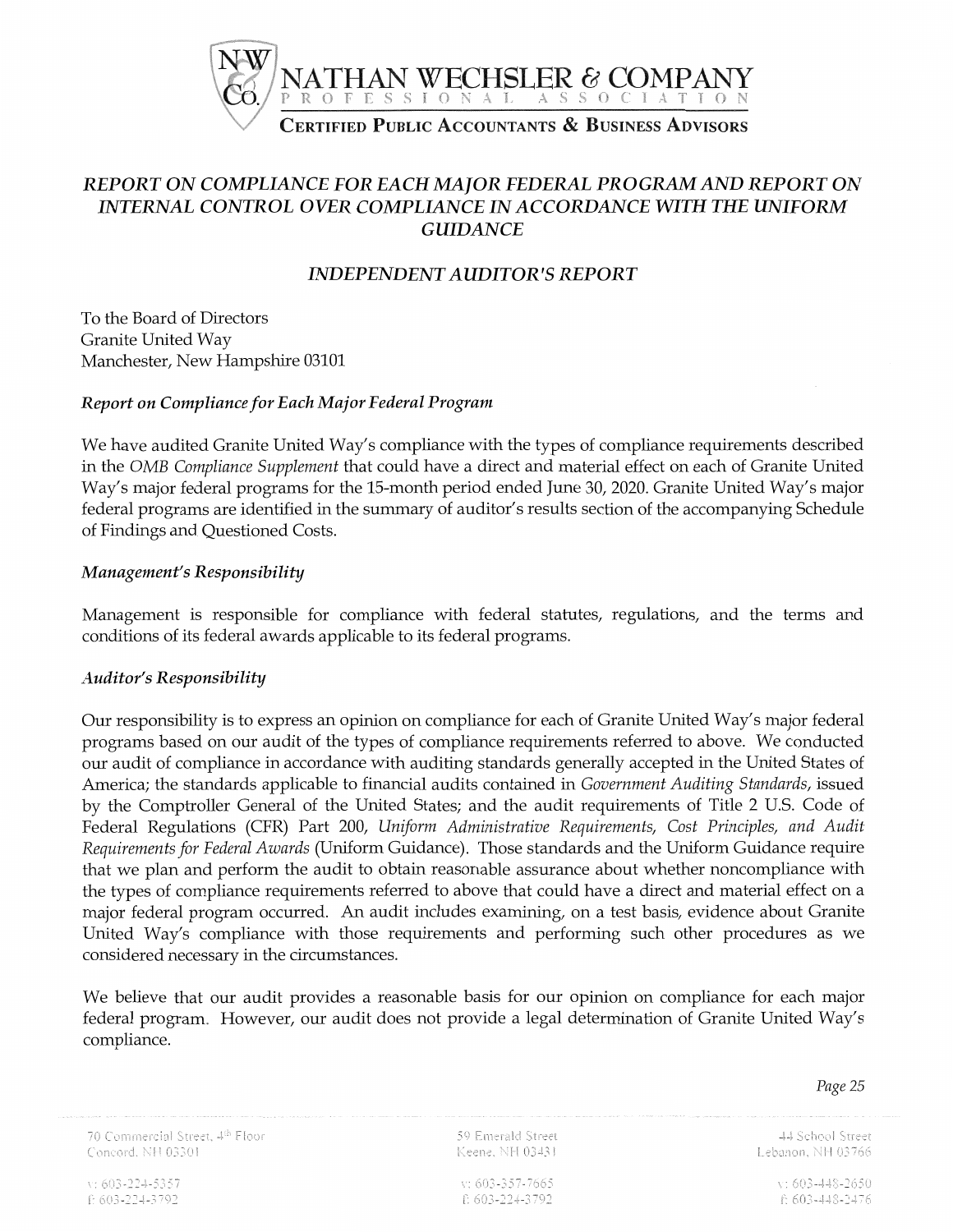## *Opinion on Each Major Federal Program*

In our opinion, Granite United Way complied, in all material respects, with the types of compliance requirements referred to above that could have a direct and material effect on each of its major federal programs for the 15-month period ended June 30, 2020.

# *Report on Internal Control over Compliance*

Management of Granite United Way is responsible for establishing and maintaining effective internal control over compliance with the types of compliance requirements referred to above. In planning and performing our audit of compliance, we considered Granite United Way's internal control over compliance with the types of requirements that could have a direct and material effect on each major federal program to determine the auditing procedures that are appropriate in the circumstances for the purpose of expressing an opinion on compliance for each major federal program and to test and report on internal control over compliance in accordance with the Uniform Guidance, but not for the purpose of expressing an opinion on the effectiveness of internal control over compliance. Accordingly, we do not express an opinion on the effectiveness of Granite United Way's internal control over compliance.

A *deficiency in intemal control over compliance* exists when the design or operation of a control over compliance does not allow management or employees, in the normal course of performing their assigned functions, to prevent, or detect and correct noncompliance with a type of compliance requirement of a federal program on a timely basis. A *material weakness in intemal control over compliance* is a deficiency, or combination of deficiencies in internal control over compliance, such that there is a reasonable possibility that material noncompliance with a type of compliance requirement of a federal program will not be prevented, or detected and corrected on a timely basis. A *significant deficiency in intemal control over compliance* is a deficiency, or a combination of deficiencies, in internal control over compliance with a type of compliance requirement of a federal program that is less severe than a material weakness in internal control over compliance, yet important enough to merit attention by those charged with governance.

Our consideration of internal control over compliance was for the limited purpose described in the first paragraph of this section and was not designed to identify all deficiencies in internal control over compliance that might be material weaknesses or significant deficiencies. We did not identify any deficiencies in internal control over compliance that we consider to be material weaknesses. However, material weaknesses may exist that have not been identified.

The purpose of this report on internal control over compliance is solely to describe the scope of our testing of internal control over compliance and the results of that testing based on the requirements of the Uniform Guidance. Accordingly, this report is not suitable for any other purpose.

Mathan Wechsler & Campany

Concord, New Hampshire November19,2020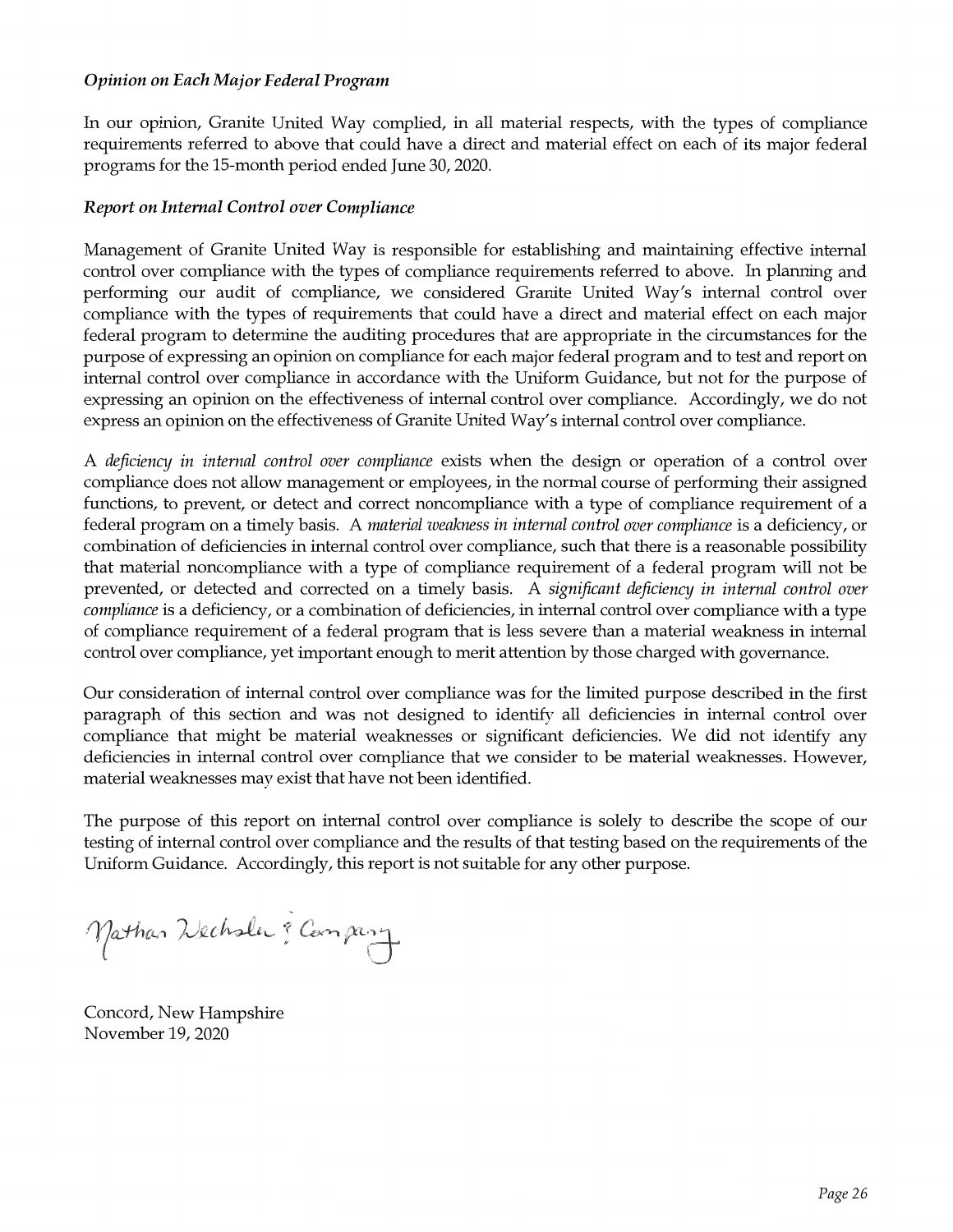# **GRANITE UNITED WAY SUMMARY** SCHEDULE **OF PRIOR AUDIT FINDINGS (UNIFORM GUIDANCE) 15-MONTH PERIOD ENDED JUNE** 30, 2020

| Section I: Summary of Auditor's Results                                                                                                                                                                                                                                                                                                                                                                                                                    |                                                    |
|------------------------------------------------------------------------------------------------------------------------------------------------------------------------------------------------------------------------------------------------------------------------------------------------------------------------------------------------------------------------------------------------------------------------------------------------------------|----------------------------------------------------|
| <b>Financial Statements</b>                                                                                                                                                                                                                                                                                                                                                                                                                                |                                                    |
| Type of auditor's report issued: unmodified                                                                                                                                                                                                                                                                                                                                                                                                                |                                                    |
| Internal control over financial reporting:                                                                                                                                                                                                                                                                                                                                                                                                                 |                                                    |
| Are any material weaknesses identified?                                                                                                                                                                                                                                                                                                                                                                                                                    | $Yes$ $X$ No                                       |
| Are any significant deficiencies identified?                                                                                                                                                                                                                                                                                                                                                                                                               | Yes $X$ None Reported                              |
| Is any noncompliance material to financial statement noted?                                                                                                                                                                                                                                                                                                                                                                                                | No<br>Yes<br>X                                     |
| <b>Federal Awards</b>                                                                                                                                                                                                                                                                                                                                                                                                                                      |                                                    |
| Internal control over major federal programs:                                                                                                                                                                                                                                                                                                                                                                                                              |                                                    |
| Are any material weaknesses identified?                                                                                                                                                                                                                                                                                                                                                                                                                    | No<br>Yes<br>X                                     |
| Are any significant deficiencies identified?                                                                                                                                                                                                                                                                                                                                                                                                               | None Reported<br>Yes<br>X                          |
| Type of auditor's report issued on compliance for major<br>federal programs:                                                                                                                                                                                                                                                                                                                                                                               | unmodified                                         |
| Any audit findings disclosed that are required to be<br>reported in accordance with 2 CFR 200.516(a)?                                                                                                                                                                                                                                                                                                                                                      | Yes<br>X No                                        |
| Identification of major federal programs:                                                                                                                                                                                                                                                                                                                                                                                                                  |                                                    |
| <b>CFDA</b> Numbers                                                                                                                                                                                                                                                                                                                                                                                                                                        | Name of federal program or cluster                 |
|                                                                                                                                                                                                                                                                                                                                                                                                                                                            | Regional Public Health Network Services<br>Cluster |
| 93.959 - Block Grants for Prevention and Treatment of Substance Abuse<br>93.074 - Hospital Preparedness Program and Public Health Emergency Preparedness Aligned<br>Cooperative Agreements<br>93.354 - Public Health Crisis Response<br>93.069 - Public Health Emergency Preparedness<br>93.758 - Preventive Health and Health Services Block Grant<br>93.243 - Substance Abuse and Mental Health Services<br>93.268 - Immunization Cooperative Agreements |                                                    |
| Dollar threshold used to distinguish between type                                                                                                                                                                                                                                                                                                                                                                                                          |                                                    |
| A and type B programs:                                                                                                                                                                                                                                                                                                                                                                                                                                     | \$750,000                                          |
| Auditee qualified as a low-risk auditee?                                                                                                                                                                                                                                                                                                                                                                                                                   | Yes<br>No<br>X.                                    |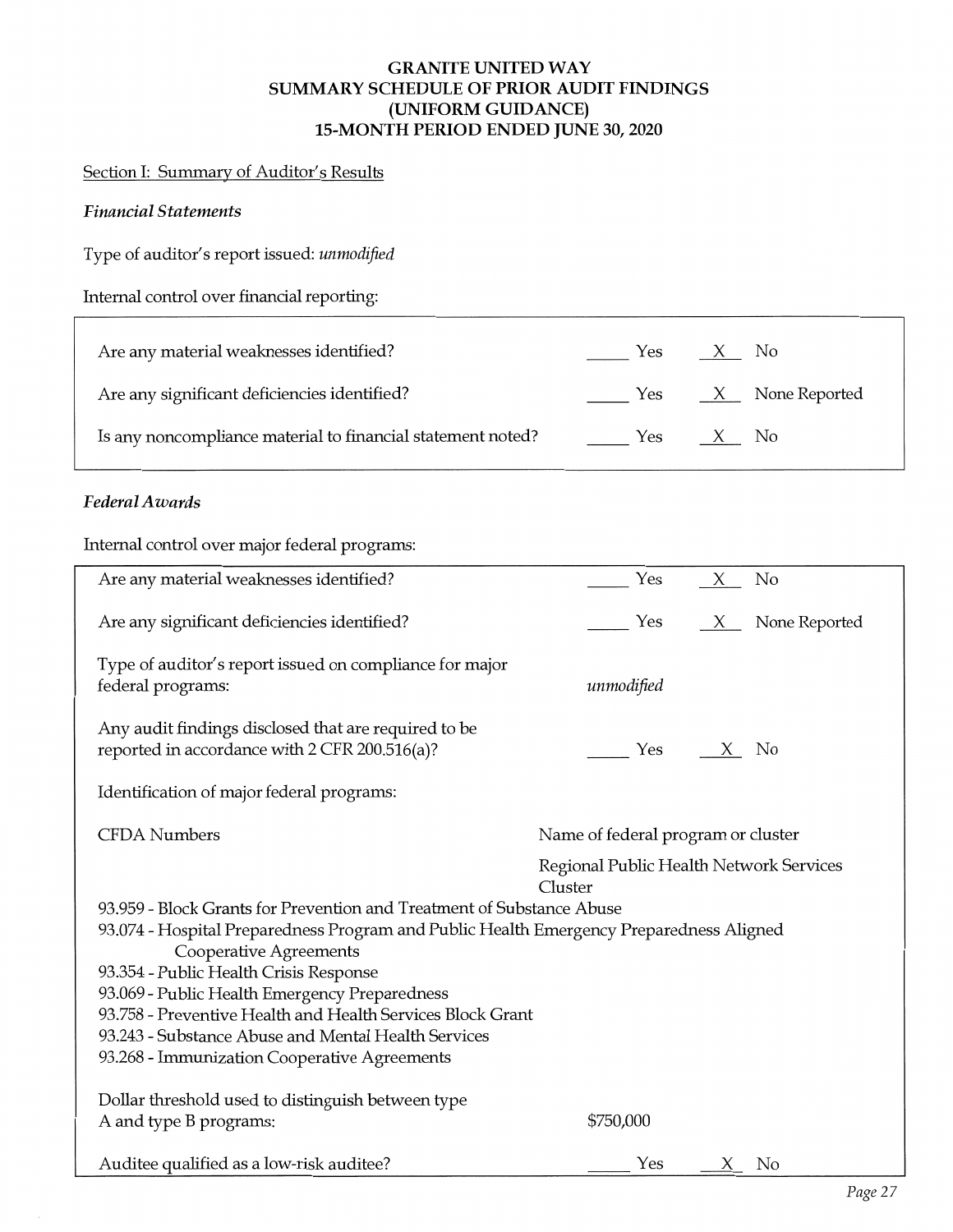# **GRANITE UNITED WAY SUMMARY SCHEDULE OF PRIOR AUDIT FINDINGS (UNIFORM GUIDANCE) 15-MONTH PERIOD ENDED JUNE 30, 2020**

Section II - Financial Statement Findings

No financial statement findings noted.

Section III - Federal Awards Findings

No federal awards findings noted.